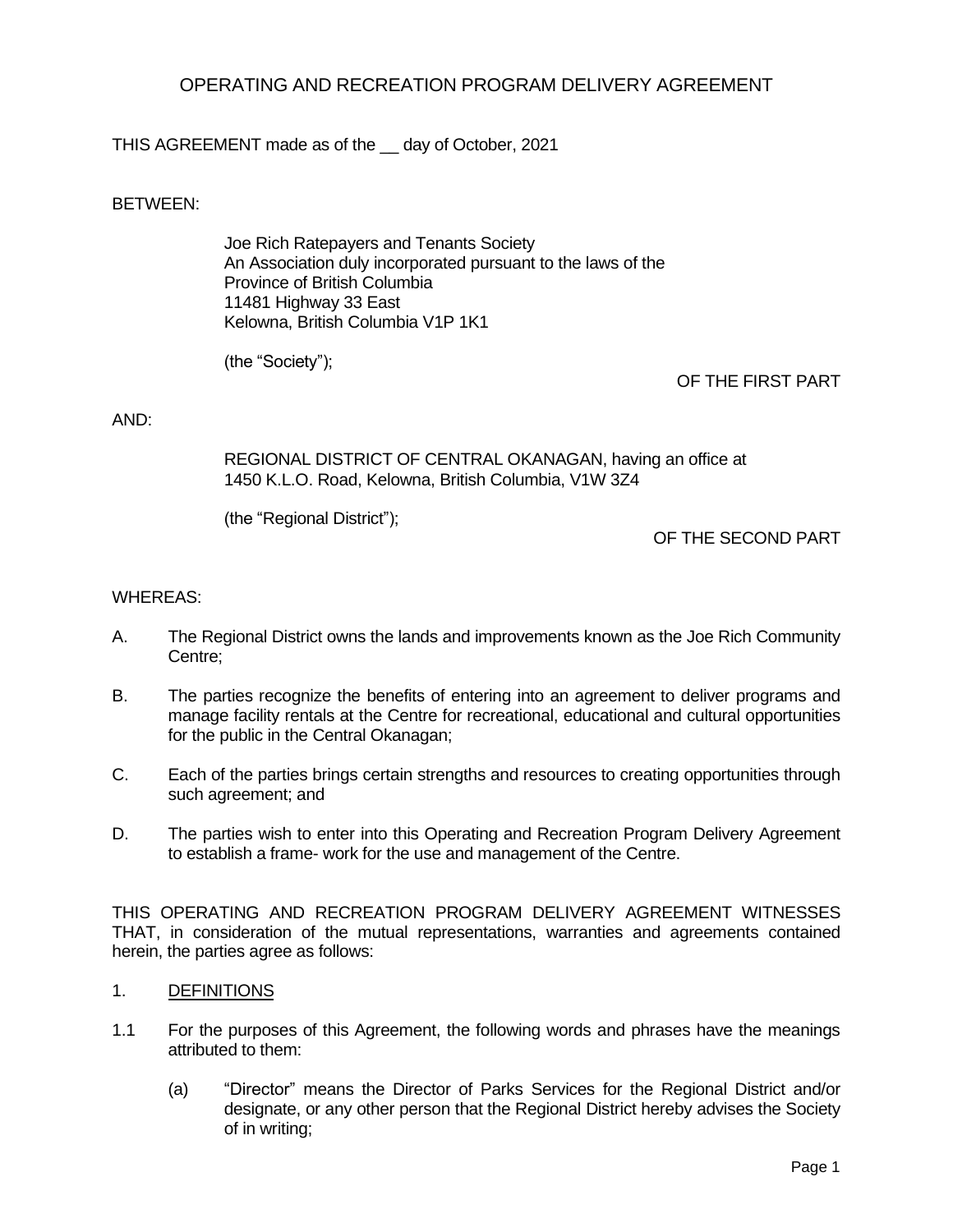- (b) "Material Breach" means the breach of a warranty, representation or agreement contained in this Agreement which does or may negatively and materially impact one of the parties to this Agreement;
- (c) "Centre" means a portion of the lands and improvements, outlined in red on the sketch plan attached hereto as **Schedule "A"**, known as the Joe Rich Community Hall;
- (d) "President" means the President of the Society and/or designate;
- (e) "Regional District" means the Regional District of Central Okanagan, a local government, mandated to provide municipal services within the municipalities and electoral areas of the Central Okanagan;
- (f) "Society" means Joe Rich Ratepayers and Tenants Society.
- (g) "Board" means the regional board of the Regional District of Central Okanagan;
- (h) "Claims and Expenses" means all actions, causes of action, suits, judgments, proceedings, demands and claims, whether at law or in equity, losses, damages, expenses and costs (including actual legal fees and disbursements), of any kind or nature whatsoever, at law or in equity, for any damage, loss, injury, or death;
- (i) "Event of Default" means an event described in section 17 of this Agreement;
- (j) "Force Majeure" means an act of God, act of Canada's enemies, sabotage, war, blockades, insurrections, riots, epidemics but not including any claims, matters or consequences arising from the current epidemic relating to COVID 19 or any of its variants, lightning, earthquakes, floods, storms, fires, washouts, nuclear and radiation activity or fall out, arrests and distraints of rulers and people, civil disturbances, explosion, expropriation, or any act, omission or event whether of the kind enumerated in this definition or otherwise not within the control of a Party, which by the exercise of reasonable due diligence, the Party could not have prevented;
- (k) "Local Government Act" means the Local Government Act, RSBC 2015, c 1, as amended or replaced from time to time;
- (l) "Proposed Budget" has the meaning provided in section 11 of this Agreement;
- (m) "Regional District" means the Regional District of Central Okanagan or any officer,
- (n) "Regional District Parties" means the Regional District, its elected directors, or its officers, employees, representatives, agents, successors, and assigns;
- (o) "Review Engagement Statement" has the meaning provided in section 11 of this Agreement;

#### 2. OPERATING RATIONALE

2.1 The Society and the Regional District recognize the recreational and community significance of the Centre and agree to enter into this Agreement to provide recreational, educational and cultural opportunities for the public in the community of Joe Rich. Subject to the specific conditions set out herein, the Society and the Regional District agree to enter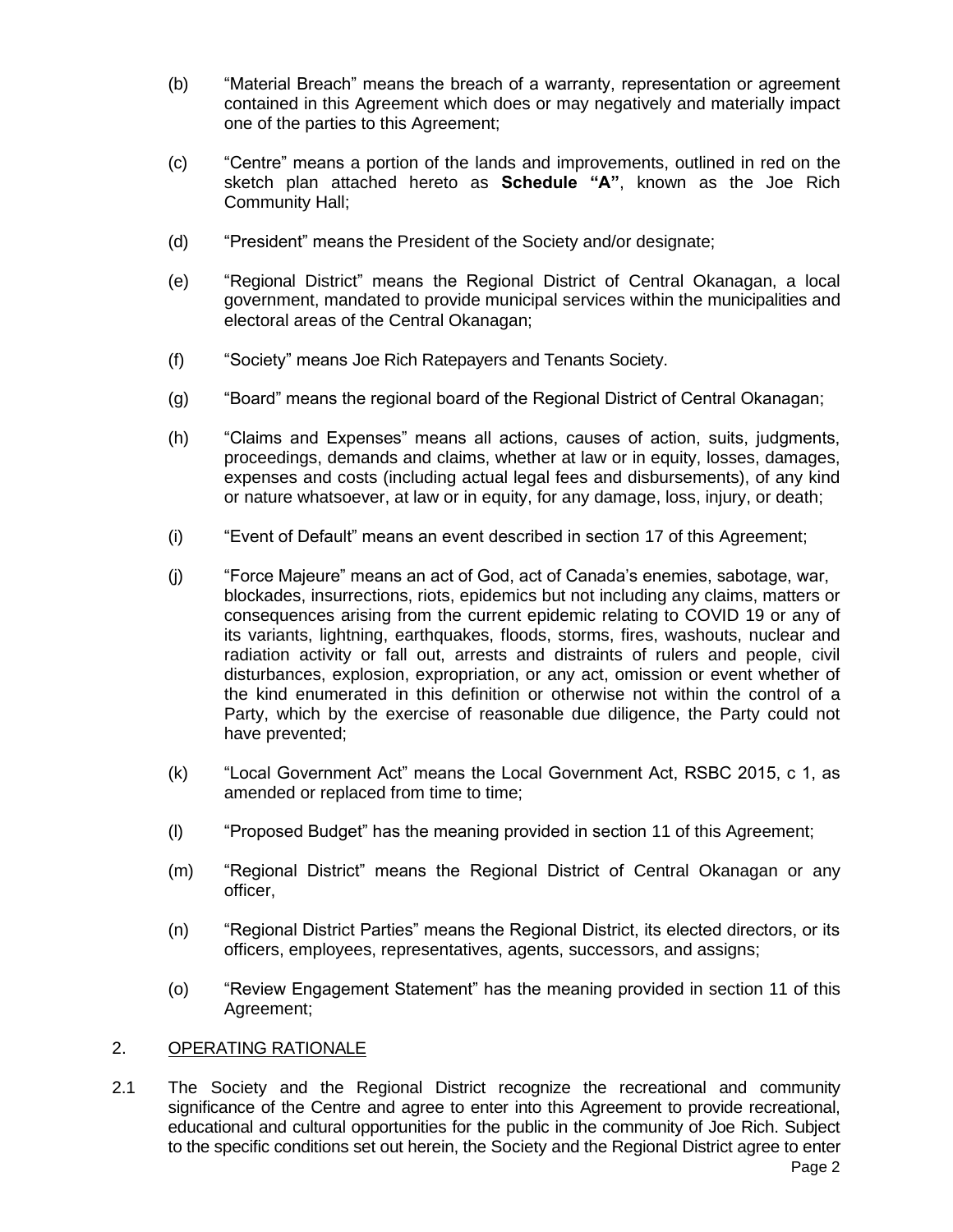into this Agreement for the purpose of establishing the overall terms and conditions for the program delivery and rental management of the Centre.

- 2.2 The Society and the Regional District recognize that each of them brings their own strengths and resources to this Agreement for the program delivery and rental management of the Centre and in creating educational, cultural and recreational opportunities for the public in the Central Okanagan. These opportunities will be realized through the adherence to the following goals:
	- (a) To effectively manage and operate facilities and programs at the Centre for the safe enjoyment of residents and visitors to the Central Okanagan, within the organizational structure of the Society and the Regional District;
	- (b) To strive for maximum accessibility of the public to programs and facilities at the Centre, without negatively impacting the physical condition of the Centre;
	- (c) To communicate and participate in planning processes to continually assess the needs and opportunities for the public to access programs and facilities at the Centre, while at the same time understanding the impact on the condition of the Centre.

#### 3. AUTHORITY, RESPONSIBILITY AND USE

- 3.1 The Regional District grants to the Society the occupation and use of the Centre, on the terms and subject to the conditions of this Agreement, as of the date of this Agreement.
- 3.2 The Regional District will retain sole authority over the Centre, except as outlined in this Agreement.
- 3.3 It is the intention of the parties that the Society shall be responsible for:
	- (a) fundraising activities to support operating and recreational programming costs of the Centre and future capital improvements; and
	- (b) the management and programming of the Centre; and
	- (c) all costs associated with the management and programming of the Centre except as explicitly set out herein.
- 3.4 The Society acknowledges that the Regional District will not be contributing any further monies or contributions in-kind over and above the contributions set out in Paragraph 6.1(a) of this Agreement.
- 3.5 The Society acknowledges and agrees that any monies that it raises through fundraising efforts using the Centre as the focus thereof, shall be used by the Society for the management and programming of the Centre in accordance with this Agreement. Provided, however, that the Society may place a portion of such funds, in trust with the Regional District, into reserve accounts for future capital or operating expenses. If the Society embarks on a fundraising effort for other activities/responsibilities as supported through the Society's constitution, the Society must ensure that any fundraising effort outside of the Centre being a beneficiary is not subsidized or financially supported in any way through the funding supplied via taxation that supports the Operating and Recreation program delivery requirements at the Centre as identified in this Agreement.
- 3.6 The Society agrees to allow all residents within the local service area to participate in the Society as full members with all the rights and privileges as set out in their Constitution and Bylaws.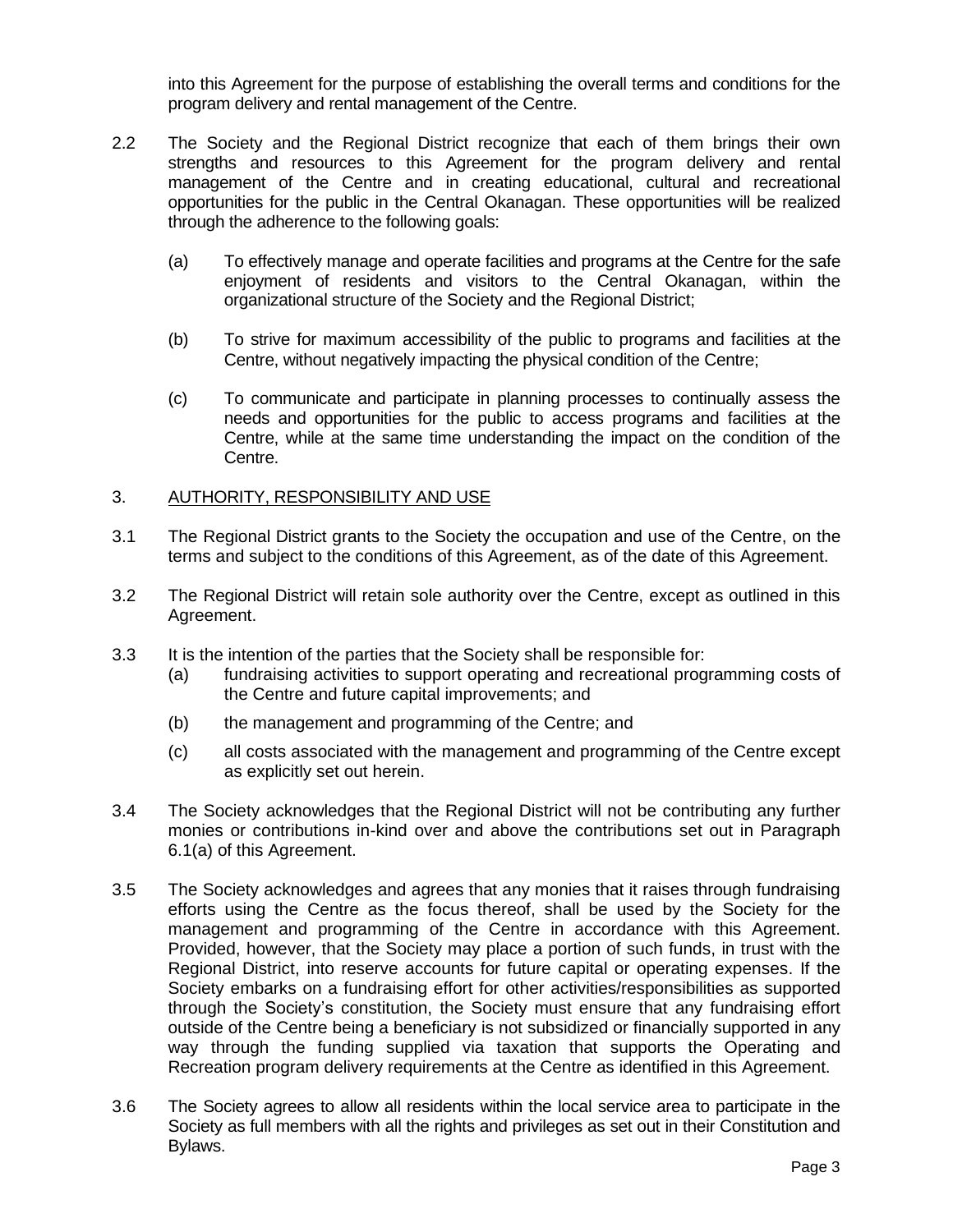# 4. TERM

- 4.1 The term of this Agreement shall commence on the date hereof and shall end on the  $31<sup>st</sup>$ day of December, 2024, unless earlier terminated in accordance with the provisions of this Agreement (the "Term").
- 4.2 In the event that neither the Society nor the District has breached any of the terms and conditions of this Agreement, then six (6) months prior to the expiration of the Term, the Regional District and the Society shall, without obligation, enter into negotiations for an extension of the Term, on such terms and conditions as the parties may mutually agree. During the period of negotiation of such extension of the Term, the terms and conditions of this Agreement shall be deemed to continue on a month by month basis until such negotiations are concluded. In the event that the parties are unable to reach an agreement on the terms and conditions of such extension within six (6) months of the expiration of the Term, then the Society agrees to cease the use of and vacate the Centre within one (1) month of receiving written notice from the Regional District requiring it to do so.

## 5. COVENANTS OF THE SOCIETY

- 5.1 The Society agrees as follows:
	- (a) to allocate \$11,367.31 of accrued funds that have resulted from unspent funds (surpluses) associated with previous community hall operating agreements with the Regional District into a "restricted community hall programming fund" to be utilized and distributed equally from 2022 – 2024 (\$3789.10 per year) to support additional recreational programming opportunities at the Centre for this term of this agreement only. The annual allocation of \$3789.10 in "restricted community hall programming funds" will be included in the Society's annual financial reporting statement as revenue and if unspent, will be considered to be part of an annual surplus and the condition found in clause 11.10 of this agreement will apply;
	- (b) to promptly pay all of the costs for which it is responsible hereunder;
	- (c) to produce to the Regional District, from time to time, at the request of the Regional District satisfactory evidence of the due payment by the Society of all payments required to be made by the Society under this Agreement;
	- (d) it is responsible for the supervision of the Centre, and for controlling and managing the use of the Centre and the programs delivered by the Society during the Term, subject to the final authority of the Regional District;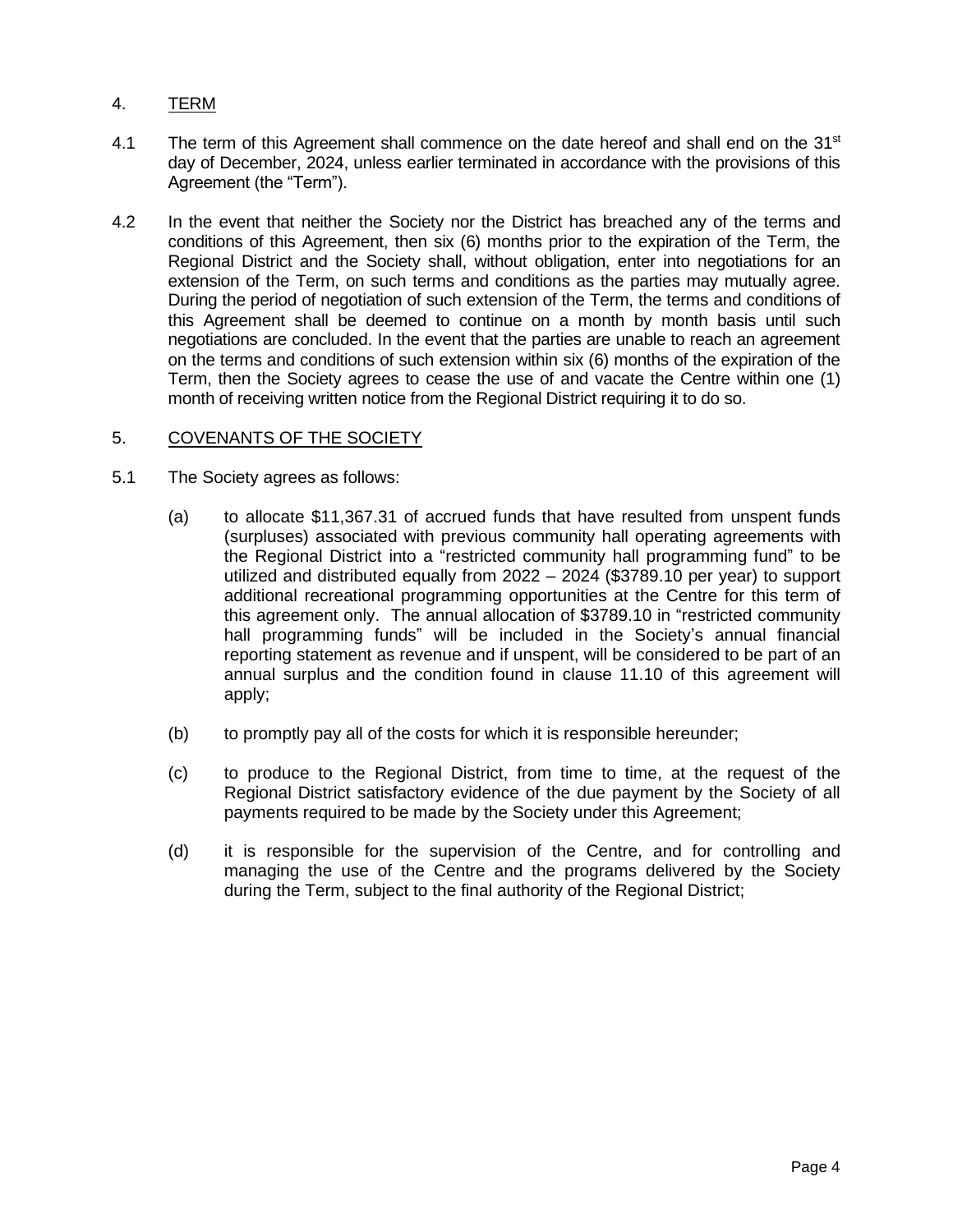- (e) to use, and allow its members, invitees, and members of the public to have the full right to reserve use of the Centre during regular times, which will be at a minimum 7:00 AM – 10:00 PM seven days a week, excluding statutory holidays.
- (f) the Society will operate the Centre in such a way as to provide equal opportunity for access and availability for use by all members of the community regardless of age, gender, race, creed, spiritual belief or physical ability;
- (g) the Society will allocate a minimum of \$10,000 annually to the community hall recreational programming budget and guidelines for the use of these funds is outlined in Table 5(a).

## Table 5(a) – Programming Objectives and Program Subsidy Guidelines.

Family Events (i.e. New Year Skating Party, Easter Craft, Father's Day Breakfast, Summer Event, Thanksgiving Potluck, Hallowe'en, Christmas Craft, Christmas Craft Fair, Christmas Potluck, etc.)

Family events are defined as events that help build a sense of "community" in Joe Rich. Family events will target all members of the community including children, youth and adults.

| Number of<br>Events | Max Subsidy<br>Level | <b>Total Budget</b> | <b>Budget per Event</b> |
|---------------------|----------------------|---------------------|-------------------------|
|                     | 100%                 | \$3,000             | \$333.33                |

Recreation and Community Programming (i.e., Valentine's Dance, Adult Crafts, Board Games Night, Active Games, Yoga, Guest Speakers, Soup and Sandwich, Tot Time, Teen Night and After School, etc.)

Recreation and Community Programming is defined as programs that have a specific topic or interest, are targeting one specific demographic and can be one time or recurring.

| Age              | Min Hours of | Max Subsidy | Total         | <b>Budget per</b> |
|------------------|--------------|-------------|---------------|-------------------|
| Demographic      | Programming  | Level       | <b>Budget</b> | program           |
|                  |              |             |               | hour              |
| Children / Youth | 140          | 100%        | \$4,000       | \$28.57           |
| $0 - 15$         |              |             |               |                   |
| Adult 16+        | 160          | 75%         | \$3,000       | \$14.06           |

- (h) to provide the Regional District with a schedule of activities and events occurring at the Centre on a monthly basis;
- (i) the Regional District shall be permitted at any time to post notices at the Centre that the Regional District will not be responsible for any liability under the provisions of the Builders' Lien Act then in force in British Columbia;
- (j) the Society agrees to maintain and repair the Centre in a timely manner and to keep the Centre in a neat, tidy, and safe condition, as per **Schedule "B".**
- (k) to take good care of the Centre and keep the same in a tidy, healthy and safe condition, at its own expense;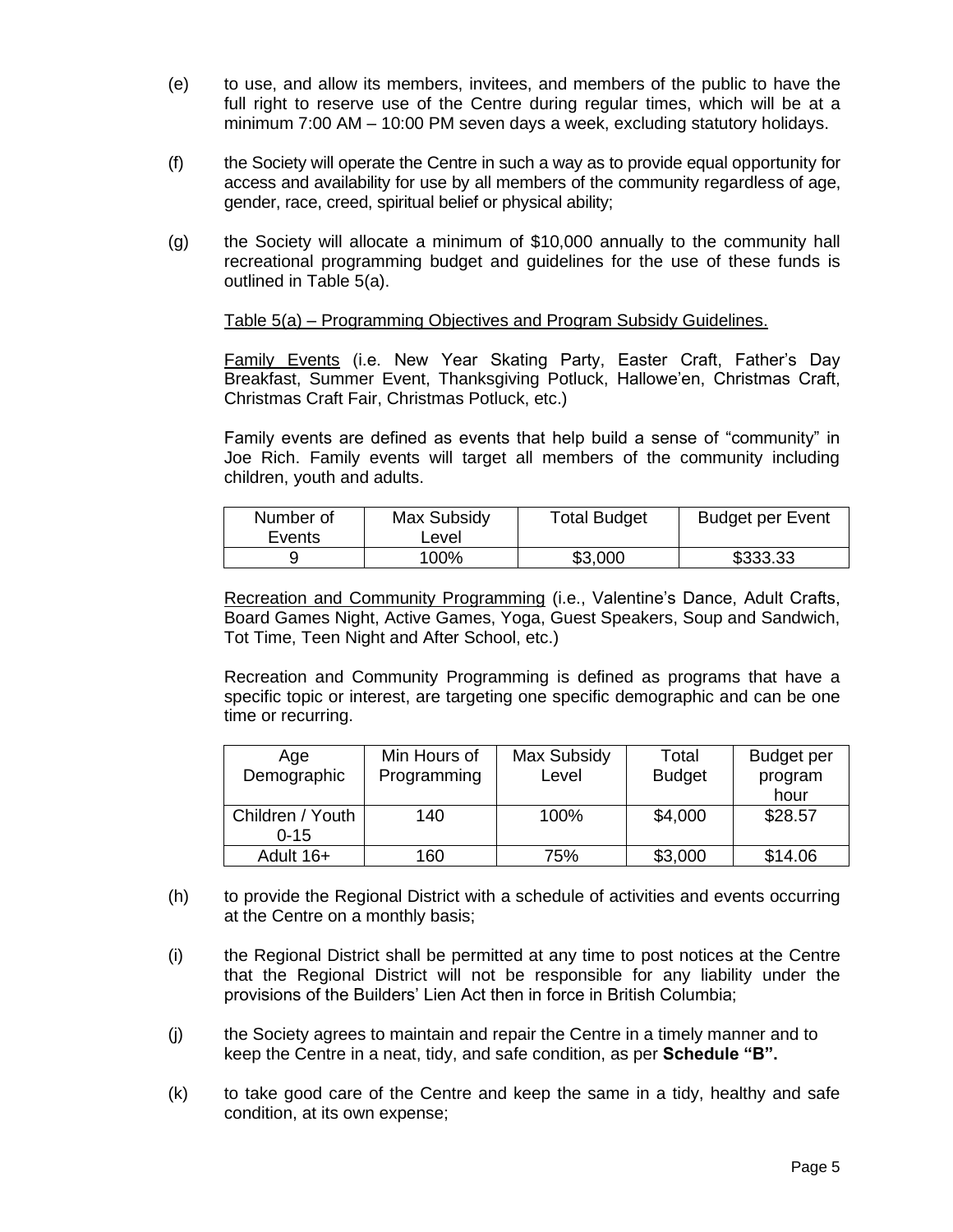- (l) the Society agrees to follow the
- (m) to pay when due all taxes payable by the Society in respect of the Society's occupancy of the Centre;
- (n) to conduct its affairs in a proper and efficient manner according to the reasonable standards of a facility which allows access to the public;
- (o) not to assign, sub-let, mortgage or encumber its interest in this Agreement, in whole or in part without the Regional District's prior consent in writing, which consent may be arbitrarily withheld;
- (p) not to at any time use, exercise, or carry on or permit to be used, exercised or carried on, in or upon any part of the Centre any noxious, noisome, or offensive act, trade, business, occupation or calling and no act, matter or thing whatsoever shall at any time be done in or upon any part of the Centre which is an unreasonable annoyance, nuisance or disturbance to the occupiers or owners of adjoining land and properties;
- (q) not to do or permit to be done any act or thing which may render void or voidable or conflict with the requirements of any policy of insurance, on the Centre;
- (r) to comply with all statutes, regulations, and bylaws of any governmental authority relating in any way to the Society's use or occupation of the Centre;
- (s) not to make any alterations, installations or changes of any kind to the Centre without the prior written consent of the Regional District, which consent may be arbitrarily withheld;
- (t) all alterations, additions, improvements and fixtures to, in or upon the Centre including everything attached to any part of the Centre other than the Society's trade fixtures, machinery, plant and equipment shall become the property of the Regional District and shall remain on the Centre upon the expiration or earlier termination of this Agreement subject to such exceptions that the Regional District may consent to in writing;
- (u) not to remove from the Centre any goods, chattels or fixtures moved onto the Centre, except in the normal course of business, until all payments due or to become due during the Term are fully paid;
- (v) it shall keep records of its rental management and programming activities at the Centre, in a form and content acceptable to the Regional District acting reasonably, for a period of seven (7) years, and the Regional District shall be entitled to review and obtain copies of such records as it may reasonably require from time to time;
- (w) it is responsible for the cost and supervision for all volunteers and staff required to program and manage the Centre;
- (x) it is responsible for the creation and the cost of any advertising and communications program created to promote the fundraising efforts and the programming of the Centre;
- (y) it shall require criminal records checks for all staff and volunteers who provide services to or have contact with children and vulnerable adults;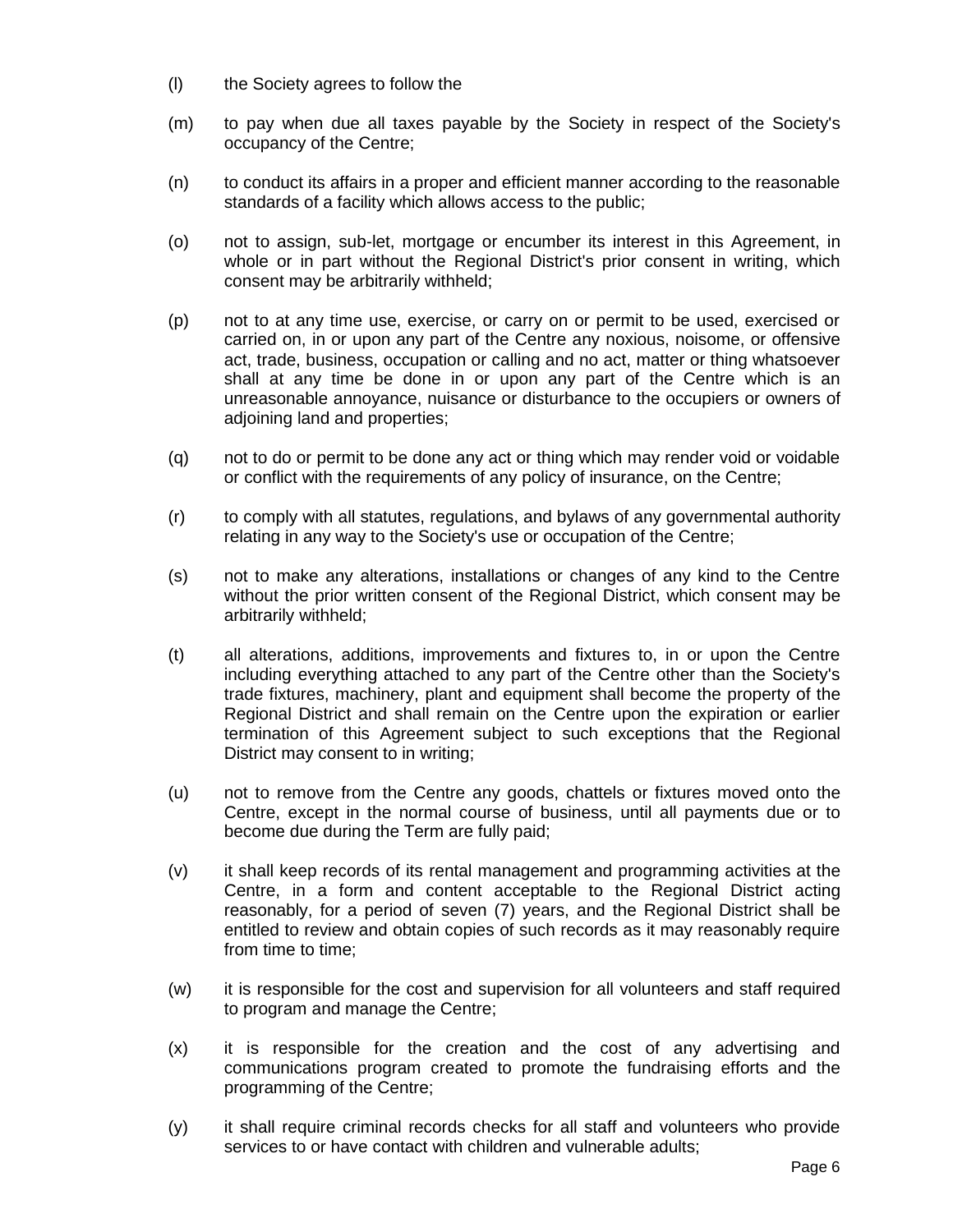- (z) to promptly pay all charges incurred by the Society for any work materials or services that may be done, supplied or performed in respect of the Centre and shall not cause or permit any builders' lien to be registered against the Lands as a result of work, materials or services carried out by or on behalf of the Society, and if any such lien should be so registered the Society shall pay off and discharge the same immediately and, if it shall fail or neglect to do so within ten (10) days after written notice from the Regional District of the registration of such lien, the Regional District may, but shall not be obliged to, pay and discharge such lien and may collect such sum including all costs to the Regional District together with interest on such amount from the date of payment; Provided that in the event of a bona fide dispute by the Society of the validity or correctness of any such claim of lien the Society shall be entitled to defend against the same and any proceedings brought in respect of the same after having first paid into Court the amount claimed and such costs as the Court may direct or having provided such other security as the Regional District may in writing approve to ensure payment of the claim; Provided further that upon determination of the validity of any such lien the Society shall immediately pay any judgment in respect of such lien against the Regional District, including all proper costs and charges incurred by the Regional District, and the Society in connection with any such lien and shall cause a discharge of such lien to be registered without cost or expense to the Regional District;
- (aa) at the expiration or earlier termination of this Agreement, to peaceably surrender and deliver up vacant possession of the Centre in the condition required in this Agreement;
- (bb) to:
	- i. Notify the Regional District at once, in the event any toxic or hazardous substances are produced on or brought onto the Centre,
	- ii. Not stock-pile any toxic or hazardous substances on the Centre and if such contaminates are produced on the Centre, it shall at once notify the Regional District
	- iii. Indemnify and hold harmless the Regional District from all liability from whatever source, for pollution from any cause whatsoever, to or escaping from the Centre and this indemnity shall survive the termination or expiration of this Agreement;
	- iv. Permit the Regional District to inspect the Centre at all times and with such experts and technical personnel as the Regional District deems necessary, to oversee the production, storage, stock-piling and disposal of any substances deemed toxic by the Regional District, or liable to cause pollution within or without the Centre and to confirm that the Centre is free of all contaminates at the termination for whatever cause of this Agreement; and
	- v. When required to do so by notice in writing from the Regional District, obtain insurance coverage with an insurance company and in the amounts and on terms having the prior approval of the Regional District, sufficient to protect the Regional District from all liability in respect of pollution arising from the activities of the Society in the Centre;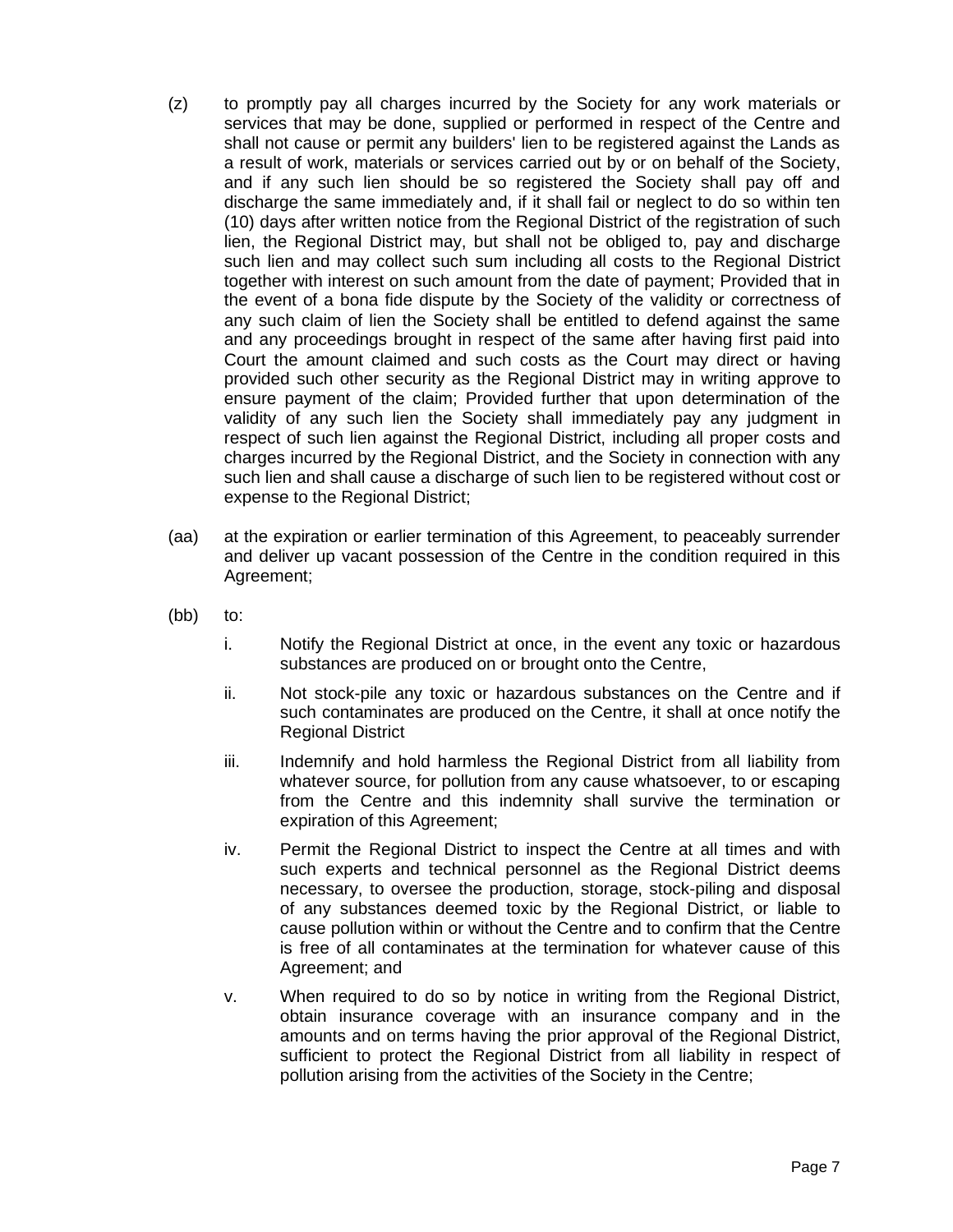- (cc) the Society acknowledges that the Regional District shall be obtaining insurance on the Regional District's own behalf with respect to the Centre, and the Society agrees to cooperate with the Regional District and/or provide further documentation in respect of the application to any insurance companies, as the Regional District may reasonably request;
- (dd) the Society shall also obtain Workers' Compensation Insurance, covering all employees of the Society, in accordance with the statutory requirements of the Province of British Columbia and agrees to provide the Regional District with a certified copy of its Workers' Compensation registration; and
- (ee) to immediately report to the Regional District, the following with respect to the Centre:
	- i. accidents which are or may be life-threatening to users and staff of the Centre;
	- ii. incidents of major vandalism;
	- iii. theft of equipment; and
	- iv. suspension of individuals from using the Centre.

# 6. COVENANTS OF THE REGIONAL DISTRICT

- 6.1 The Regional District agrees as follows:
	- (a) pay to the Society a facility programming fee to be paid by providing the Society a lump sum payment of \$12,000 on or before January 15<sup>th</sup> of each year and then by equal monthly instalments from February – December for the total contract amount determined annually, less any adjustments resulting from a previous year's surplus as per Clause 11.5 of this agreement or as mutually agreed by the Regional District and the Society. For the period January 1, 2022 to December 31, 2024 the maximum annual funding provided by the Regional District shall be:
		- \$24,570.78 **in 2022** (less any surplus identified in the Society's 2021 annual financial statement as per clause 11.5 of this agreement),
		- \$25,062.19 in 2023 (less any surplus identified in the Society's 2022 annual financial statement as per clause 11.5 of this agreement),
		- \$25,563,44 in 2024 (less any surplus identified in the Society's 2023 annual financial statement as per clause 11.5 of this agreement),
	- (b) to pay all utility rates and charges in respect of and for all water, gas, sewer, electric and power used in connection with the Centre save and except for telephone charges and cable which shall be paid by the Society;
	- (c) to provide limited professional consulting advice to the Society with respect to the management and programming of the Centre;
	- (d) to maintain the exterior grounds, including the skating rink, associated rink facilities and snow clearing from the parking lot.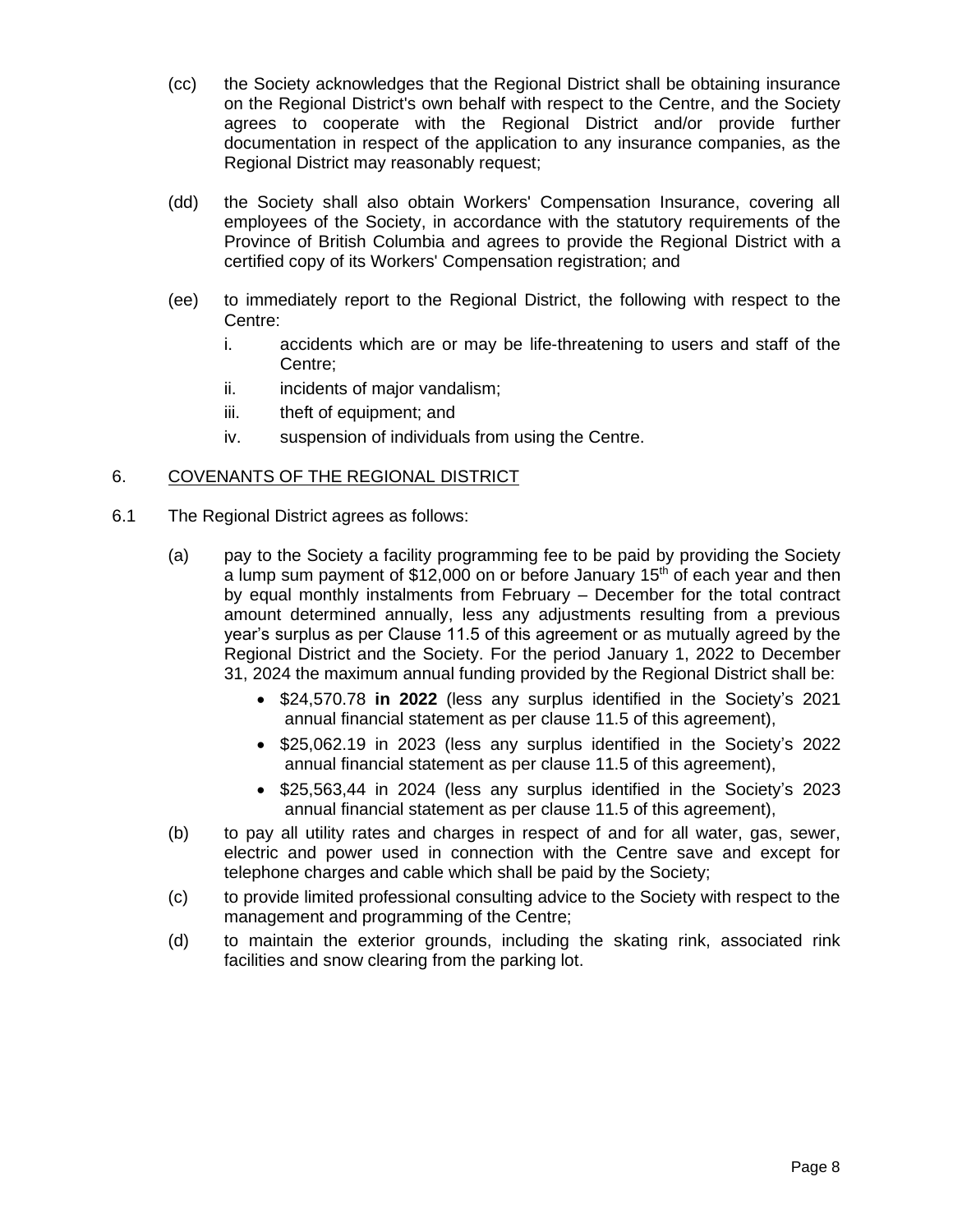# 7. PLANNING OF DEVELOPMENT AND USE

- 7.1 The President and the Director shall meet no less than once per year to identify and discuss the management, programming and use of the Centre, and to review the Society's achievement of the stated goals, the adherence to the criteria, and the success of the initiatives set out in this Agreement. Performance measures and data pertaining to inputs, efficiencies, outputs and effectiveness will be created and reviewed by both parties. The purpose of this review will be to assess the success of this Agreement in terms of:
	- (a) the management of the Centre;
	- (b) the viability of the programming of the Centre; and
	- (c) the benefits realized by the public in accessing and using the Centre.
- 7.2 The President and the Director shall also discuss the maintenance and scheduled capital improvements to the Centre. A 5-year plan for improvements will result from this meeting and be shared with the President.

# 8. APPROPRIATE USE OF THE FACILITIES

- 8.1 Subject to a contrary agreement set out herein, the Society shall use the Centre at all times in accordance with, and in the furtherance of, the following three (3) purposes of the Society as set out in its Constitution and Bylaws:
	- (a) to maintain, operate and conduct a community center and to promote the best interests of the community of the people of Joe Rich;
	- (b) to build up community spirit and to engage in work of moral, benevolent, charitable, philanthropic and community service nature;
	- (c) to engage in work of an educational, cultural and recreational nature;

Such use shall be in accordance of the approved policies of the Regional District, as amended from time to time. The Society agrees that there shall be no additions, alterations or modifications to its Constitution and Bylaws without the prior consultation of the Regional District. Any changes to the Societies Constitution or Bylaws that are inconsistent with recreation and community programming may provide rationale for the District to visit Section 17 of this Agreement.

- 8.2 The Society agrees that the Centre may be used for the following general public uses without the need to obtain any further consent of the Regional District:
	- (a) passive recreation;
	- (b) private receptions;
	- (c) private, exclusive use functions;
	- (d) weddings;
	- (e) catered functions; and
	- (f) Society programs;

For all events (b) through (e) the Society agrees to control such activities by the issuance of the permits modeled on the Regional District's standard form permit process.

- 8.3 The Society agrees that the Grounds may be used for the following general public uses with the consultation of the Regional District:
	- (a) recreation programming;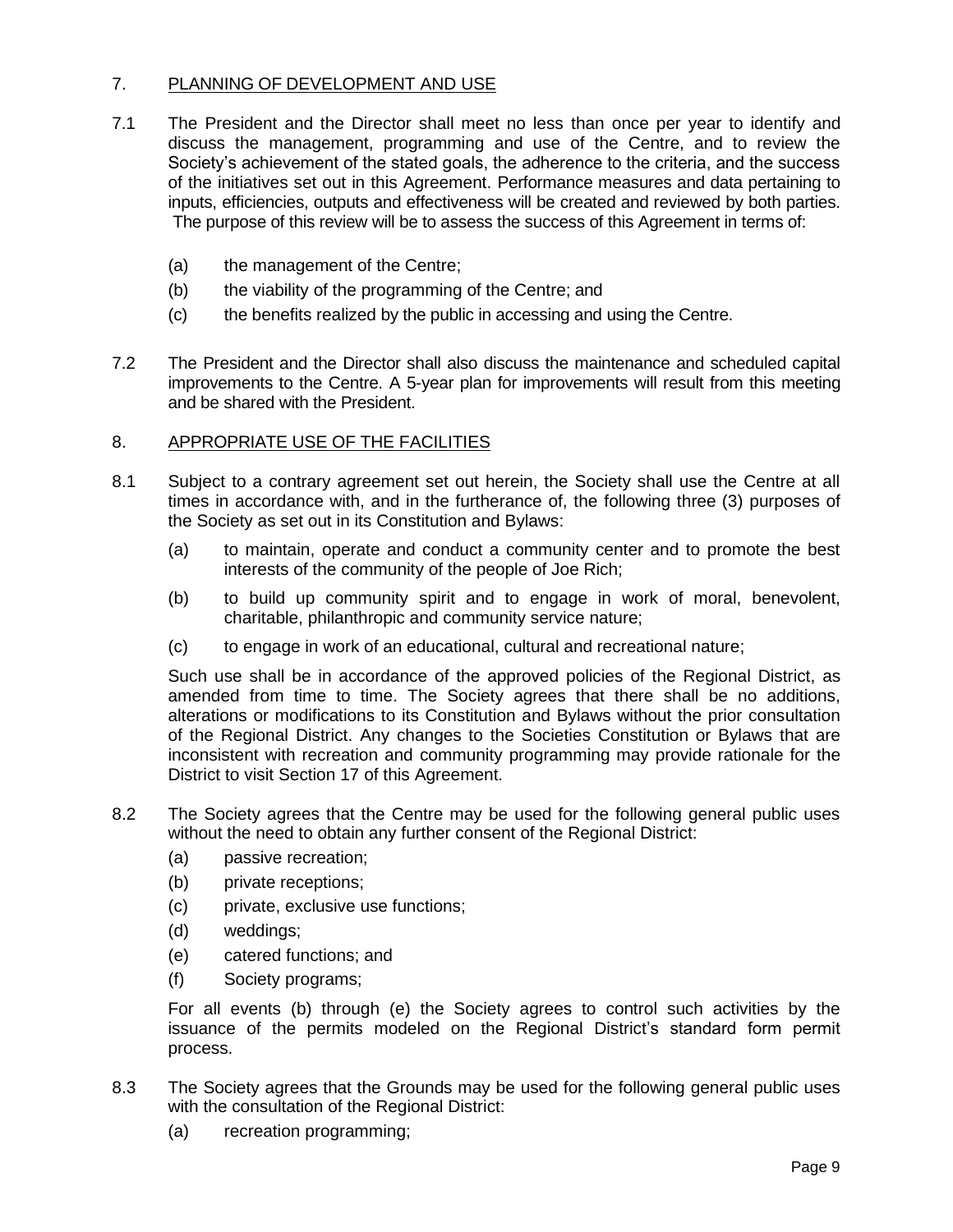- (b) private receptions;
- (c) private, exclusive use functions;
- (d) weddings;
- (e) catered functions; and
- (f) Society programs;

Permits for Society programming will be provided at no cost by the Regional District. This process is necessary as booking of Grounds is a responsibility of the Regional District. For all events (b) through (e) the Society agrees to control such activities by the issuance of the permits modeled on the Regional District's standard form permit process. The Regional District will consult with the Society when parks events are scheduled for the Grounds.

- 8.4 The Society may be allowed to use the Centre for any ongoing commercial enterprises, with the prior consent of the Regional District, which consent may be withheld. In deciding whether to provide its consent, on a case-by-case basis, the Regional District will review the following factors in deciding whether to provide such consent:
	- (a) whether the Society has followed the terms and conditions of the site rental requirements of this Agreement;
	- (b) the number of people expecting to attend such event in relation to the impact on the health of the Centre;
	- (c) whether the event fits within Regional District policies from time to time; and
	- (d) the need for the Society to generate revenue.
- 8.5 The Society agrees to ensure that all users of the Centre abide by Regional District policies and practices with respect to persons smoking on Regional District property.
- 8.6 The Society agrees to ensure that all users of the Centre abide by current Province of BC requirements associated with selling and / or serving liquor in a public space.

#### 9. SCHEDULING AND AVAILABILITY

9.6 The principle goal of scheduling the use of the Centre will be to achieve the maximum possible use by all potential user groups for the mutual benefit of the Society, the Regional District and their stakeholders, subject to the impact on the physical condition of the Centre.

## 10. RENTAL OF FACILITIES

- 10.6 Subject to the terms of this Agreement, the Society shall be entitled to rent the Centre to third parties for community purposes, but not for any period exceeding twenty (20) hours consecutively without prior written consent of the Regional District, which consent may be arbitrarily withheld.
- 10.7 The Society and the Regional District shall enter into written rental agreements with all third parties using any portion of the Centre, in the form of written contract attached to this Agreement as **Schedule "C".**
- 10.8 The terms and conditions of such third-party rental agreements shall not be altered without the prior written consent of the Regional District, which may be arbitrarily withheld. All such third-party rentals shall be conducted so as to comply with all laws and regulations concerning the use of the Centre and to comply with the Society's agreements for use of the Centre as set out herein.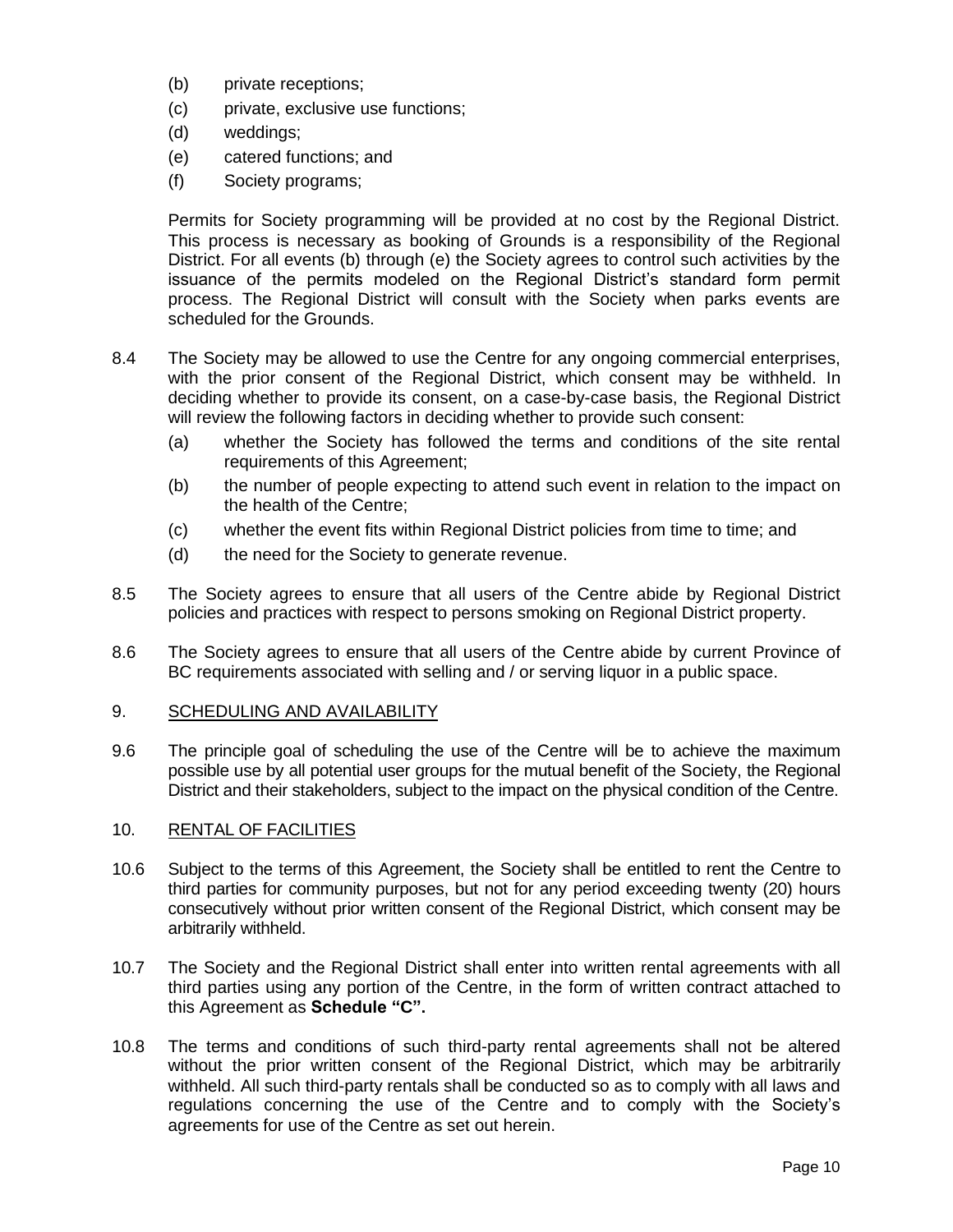10.9 The Society shall follow the Regional District facility rental policies for the Centre, as amended from time to time, except as otherwise agreed between the Regional District and the Society in this Agreement.

#### 11. BUDGETING AND PERFORMANCES MEASURES

- 11.6 The President shall provide the Director with the Society's budget on an annual basis for the anticipated rental management and programming costs of the Centre, including any projected revenues by the end of October of each year.
- 11.7 The Society shall provide to the Regional District by September 15 of each calendar year of the Term a report containing at minimum:
	- (a) a detailed proposed budget for the following calendar year showing the revenues and expenditures projected for the Services (the "Proposed Budget");
	- (b) a statement of the goals and objectives for the Services for the following calendar year, including a description of program content,
	- (c) a brief written narrative providing an update on the current year's work plan highlighting any significant Services program changes, deletions, and additions from the current calendar year in relation to specific line items in the budget under section 11.2(a); and,
	- (d) a description of any other significant issues pertaining to the Services.
- 11.8 Without limiting the foregoing, the Proposed Budget shall:
	- (a) be prepared by the Society in accordance with General Accepted Accounting Principles;
	- (b) contain details as to the funds anticipated to be required by the Society for the upcoming calendar year for the Services, including those expenses both of a capital and operating nature; and,
	- (c) be presented to the Regional District's Director of Parks Services, who shall review the budget and either approve it or return it for amendment by the Society;
- 11.9 If the Proposed Budget is returned for amendments under section 11.3(c), the Society shall return the Proposed Budget as amended to the Regional District's Director of Parks Services for its approval on or before the day specified by the Director of Parks.
- 11.10 If the Society incurs a surplus in any calendar year during the Term, such surplus shall be carried forward and applied to the following year's budget in accordance with the accounting rules established for Regional Districts in the Province of British Columbia.
- 11.11 The Society acknowledges and agrees that the Regional District is under no obligation to fund a deficit incurred during the Term. Without limiting the foregoing, the Society may include a request for funding a deficit in the Proposed Budget for consideration for approval in accordance with the terms of this Agreement.
- 11.12 The Society shall not expend, contract for, or otherwise commit the Society to any expenditure in any calendar year except one that has first been approved in accordance with sections 11.5 and 11.6 above.
- 11.13 The Society shall keep its books of account in such manner and provide such detail as may be required from time to time by the Regional District's Director of Finance or their designate.
- 11.14 Without limiting the foregoing, the Society shall: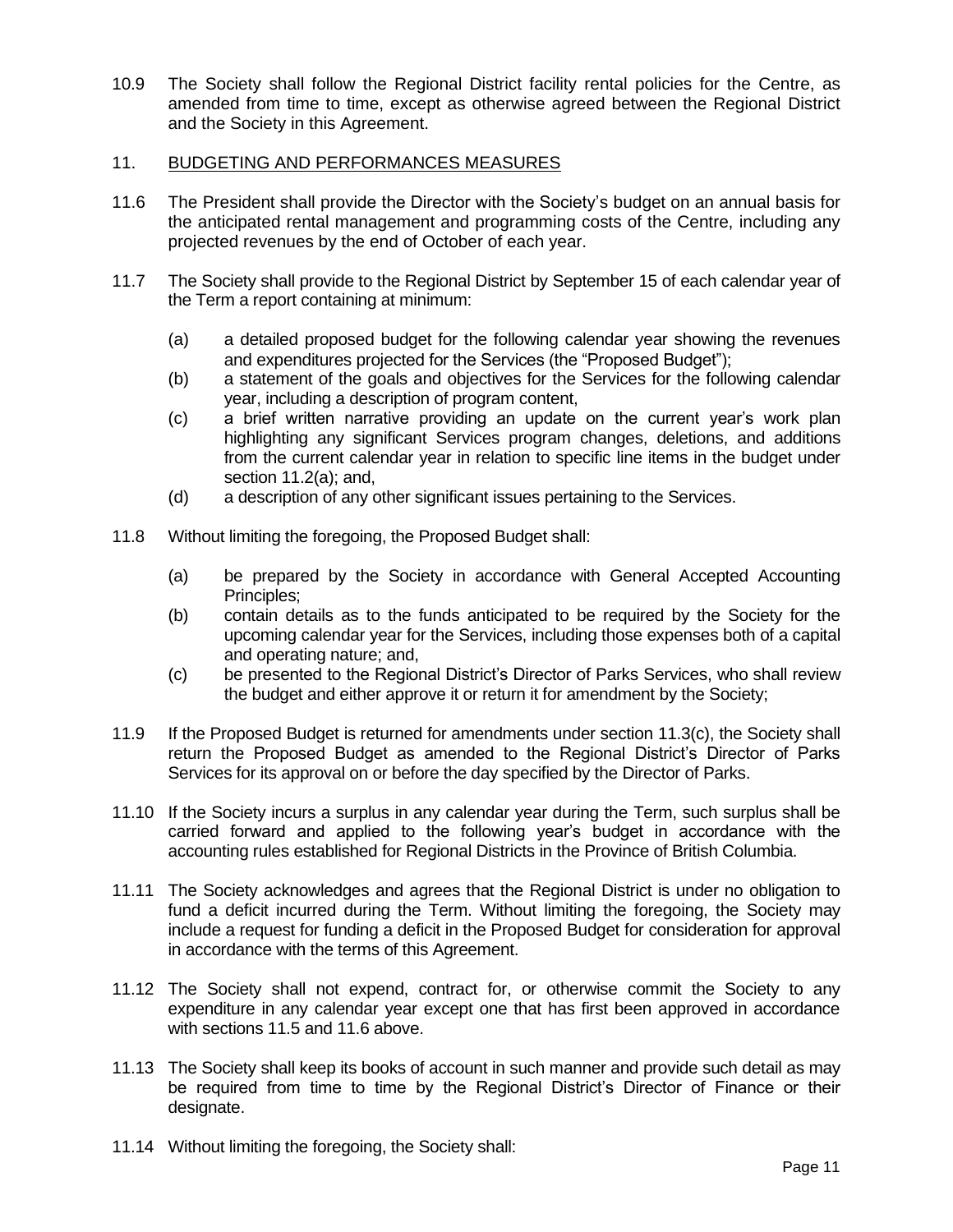- (a) keep all operating revenues and expenditures related to this Agreement separate from those of other activities not related to the provision of the Services under this Agreement, that may be undertaken by the Society from time to time; and,
- (b) account for all funds provided under this Agreement from any other funds of the Society.
- 11.15 The Society shall provide to the Regional District by January 15 of each calendar year of the Term a report (the "Annual Report") containing:
	- (a) a summary of operating results for the Services including the annual financial statement inclusive of all revenues and expenditures in accordance with generally accepted accounting practices, consistently applied and associated with the operation of the community hall under this agreement between January 1 and December 31 of the previous calendar year that has been duly and appropriately reviewed and approved by a majority of the Board Members of the Society;
	- (b) at the discretion of the Regional District a quote for the Review Engagement Statement required under section 11.11;
	- (c) a summary of Services programs held between January 1 and December 31 of the previous calendar year showing registration statistics and number of sessions held;
	- (d) a brief narrative summary reviewing the goals, objectives, and results achieved for the previous calendar year for the Services; and
	- (e) a brief narrative summary reviewing the challenges encountered, Services program cancellations, and any other significant issues addressed over the previous calendar year.
- 11.16 At the discretion of the Regional District the Society shall have prepared by a Certified Professional Accountant qualified to practice publicly in the British Columbia, a review engagement statement of its accounts containing particulars of assets and liabilities, and a statement of revenue and expenditures for the year, including the funds provided under this Agreement (the "**Review Engagement Statement**"). All Review Engagement Statements shall be submitted to the Regional District's Director of Parks Services upon completion.
- 11.17 Without limiting the foregoing, the Regional District's auditors shall have access to and may rely upon the Review Engagement Statements prepared under section 11.11. The Regional District's auditors shall also have access to the working papers of the Society's accountant for the Regional District's year-end audit.
- 11.18 At any time, the Regional District may give to the Society written notice that it desires its representatives to examine the books of account of the Society, and the Society shall produce for examination to such representative within ten days after receipt of such notice, its books of account, and the said representative shall have a right of access to all records, documents, books, accounts, and vouchers of the Society and shall be entitled to require from the directors and officers of the Society such information and explanations as, in their opinion, may be necessary to enable Regional District staff to report to the Board on the financial position of the Society.
- 11.19 The Society shall provide, within one week of filing, a copy of its annual report prepared pursuant to the Societies Act to the Regional District's Director of Parks Services.
- 11.20 The Society acknowledges and agrees it is solely its responsibility to determine whether it is required to be registered for GST purposes. The amount of funding provided in this Agreement is inclusive of any GST that may be payable by the Society. Without limiting the foregoing, the Society may make not claim for payment of any GST to the Regional District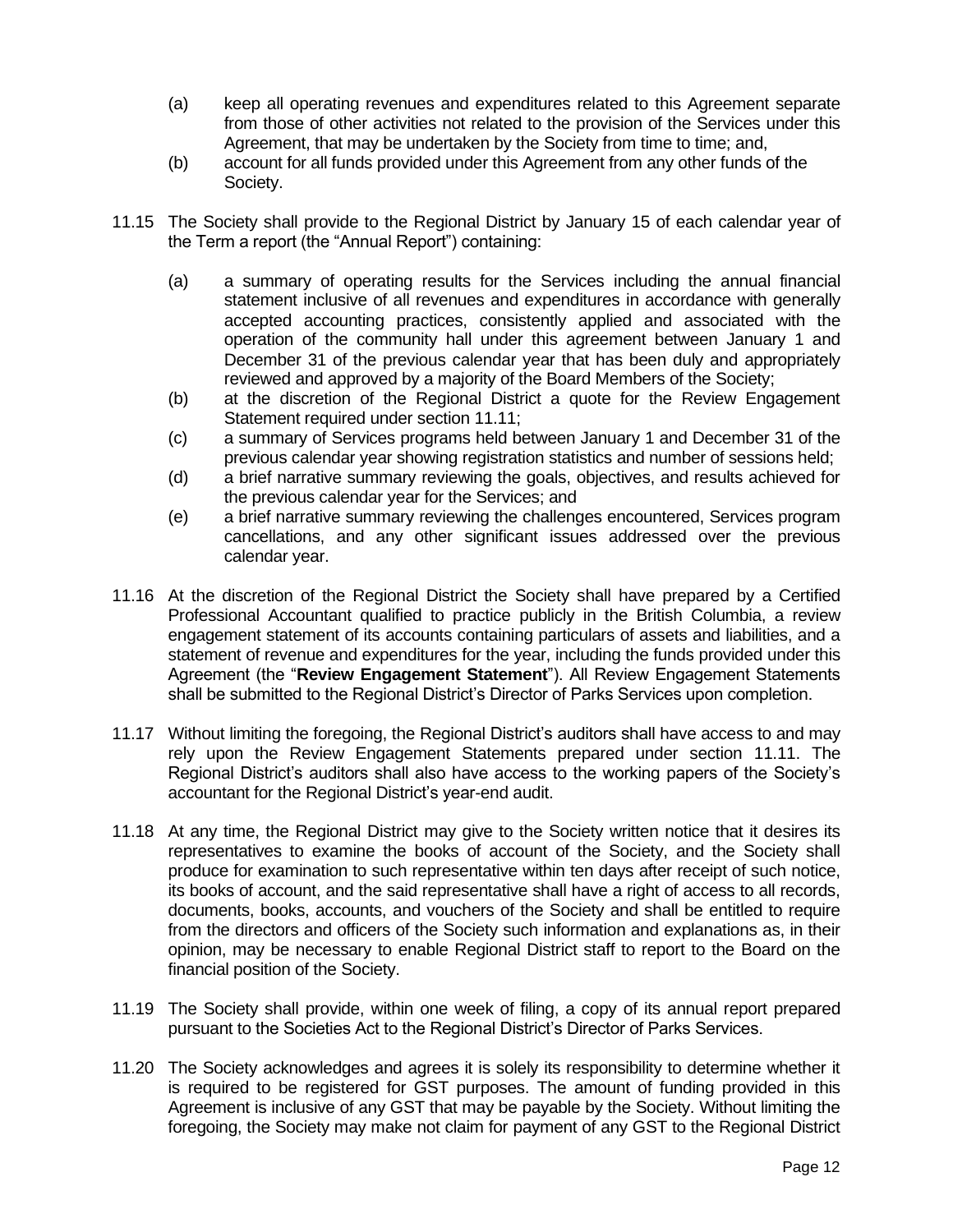and any liability for GST required to be paid in respect of this Agreement, shall be the responsibility of the Society.

- 11.21 Within thirty (30) days of the end of June, the Society shall meet with the Regional District and provide the Regional District with an income and expense statement for the immediately preceding 6 months showing the results from the programming and management of the Centre.
- 11.22 The Society acknowledges that it is critical to the Regional District's provision of services that the Regional District maintain a set of statistics which measures certain use and performance data associated with the programming and management of Community Centres. The Society acknowledges that the Regional District is constantly reviewing, revising and enhancing such performance measures and as of the date of this Agreement, certain performance measures exist for the Centre and are attached to this Agreement as **Schedule "D"** (the "Performance Measures"). The Society agrees to provide to the Regional District a report in the form of the Performance Measures, on a quarterly basis, in arrears, within ten (10) days of the end of each calendar quarter. The Society acknowledges that the Performance Measures may be changed by the Regional District with written notice to the Society from time to time.

## 12. QUALITY STANDARDS OF FACILITIES

12.6 The Society shall cause the Centre to be open, safe and otherwise usable to the public to a standard consistent with the operation of a hall facility at all times that are scheduled for use by the Society.

## 13. RISK MANAGEMENT PROGRAM

- 13.6 The rental of any portion of the Centre to any third party shall require such third party to enter into a written rental agreement and to obtain comprehensive general liability insurance as specified in the rental agreement and such insurance shall name the Regional District and the Society, as additional insureds thereunder. The Society and the Regional District shall reserve the right to require proof of insurance from all users of any portion of the Centre prior to such use. The rental agreement entered into by any third party shall require an agreement that the third party shall indemnify and hold harmless the Regional District, its elected officials, officers, employees and agents and the Society, its elected officials, officers, employees and agents from and against any and all suits or claims alleging damage or injury (including death) to any person or property that may occur or that may be alleged to have occurred, in the course of the rental or other use of the specific facility described in the rental agreement.
- 13.7 The Society acknowledges and agrees that it will ensure that any and all contractors performing or engaged to perform any recreational program instruction are contractors qualified to deliver the intended recreational program, and that all safety precautions, permits, laws and regulations are fully complied with at all times. The Society shall enter into written agreements with all third parties engaged for the purposes of providing recreational programming delivery, in the form of written contract attached to this Agreement as **Schedule "E".**
- 13.8 The Society acknowledges and agrees that it will ensure and operate the two (2) electronic roadside signs associated with the Centre, as per Schedule "F".
- 13.9 The Society acknowledges and agrees that the Regional District has the right, in appropriate circumstances, to close the public access to the Centre, or any portion thereof, if the Regional District in its sole discretion determines that there is a safety risk to either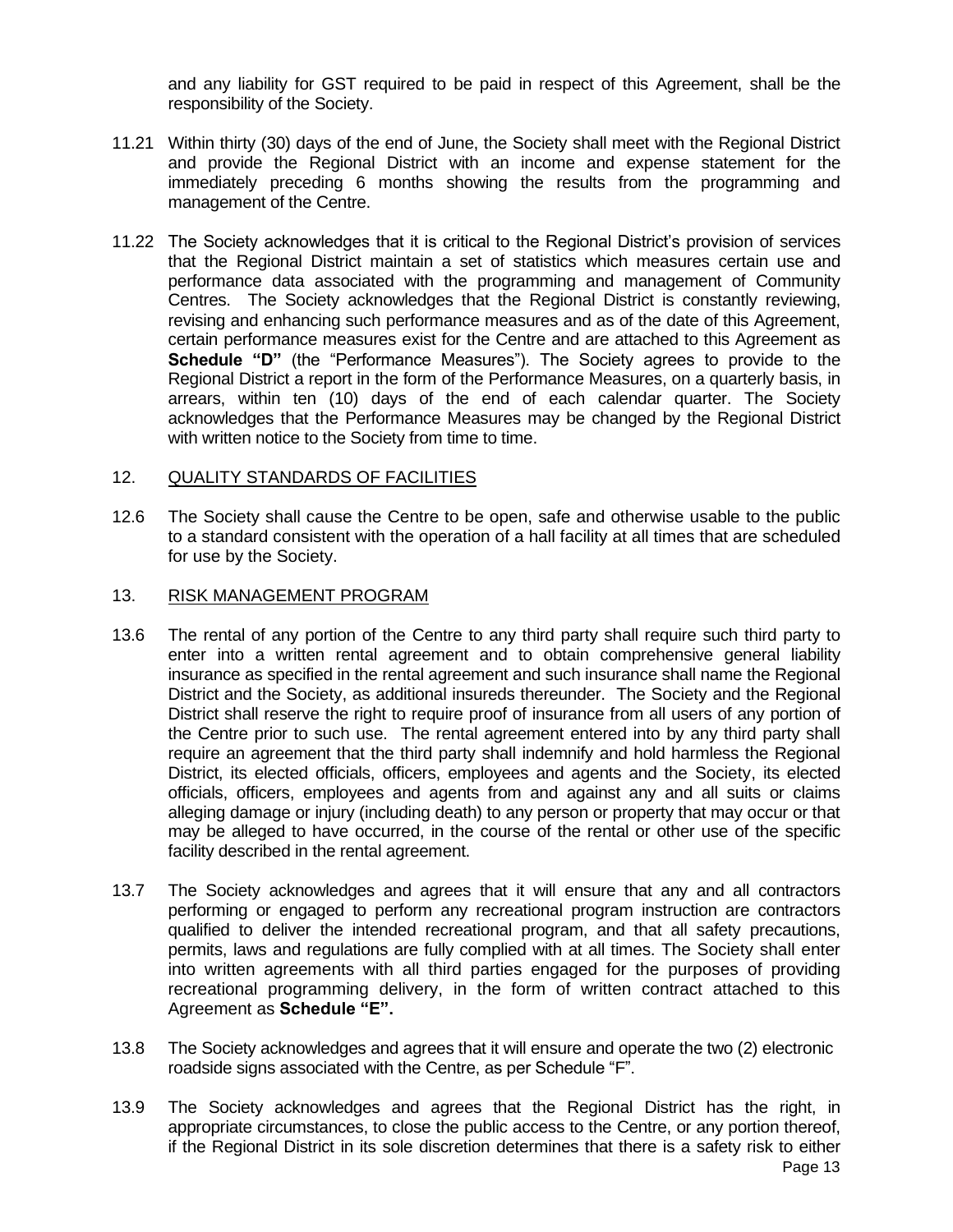persons or property. In the event that the Regional District advises the Society of such closure, the Society agrees that it shall do all things or omit to do all things as may be directed by the Regional District through its appropriate designated personnel from time to time.

13.10 The Society acknowledges and agrees that in the event that the Regional District determines there is an imminent threat to persons or property, the Regional District may enter to the Centre, without notice to the Society in order to deal with such risk. To the extent that such actions of the Regional District are contrary to the terms and conditions of this Agreement, the Society consents to such variation to the extent necessary to deal with such risk.

# 14. INDEMNITY AND INSURANCE

- 14.6 The Society agrees that the use of the Centre will be at its own risk. Notwithstanding any other provision of this Agreement, the Society shall indemnify the Regional District, its elected officials, officers, employees and agents (collectively known as the "Releasees") and save them harmless from all losses, claims, damages, liability, expenses, and outlays of any nature whatsoever in connection with loss of life, bodily injury, personal injury, damage to property, or any other loss or injury of any nature whatsoever, arising out of the Society's use of the Centre, or any occurrence in, upon or at the Centre or any part thereof, or occasioned wholly or in part by any act or omission of the Society or by anyone permitted to be on the Centre by the Society, all arising out of this Agreement. If the Regional District shall, without fault on its part, be made a party to any litigation commenced by or against the Society arising out of the Society's use of the Centre hereunder, then the Society shall protect, indemnify, and hold the Releasees harmless in connection with such litigation. At its option, the Regional District may participate in or assume carriage of any such litigation or settlement discussions in connection therewith, or alternatively, may require the Society to assume sole responsibility therefore. The provisions of this Paragraph shall survive the expiration or earlier determination of this Agreement.
- 14.7 The Regional District agrees to take out and maintain, during the Term, such insurance which contains such coverage as the Regional District considers advisable for all property owned by the Regional District. Contained in such insurance shall be such perils, for such amounts, and with such deductibles, as a reasonable owner of reasonably similar properties, improvements and equipment, would deem advisable, having regard to size, age and location.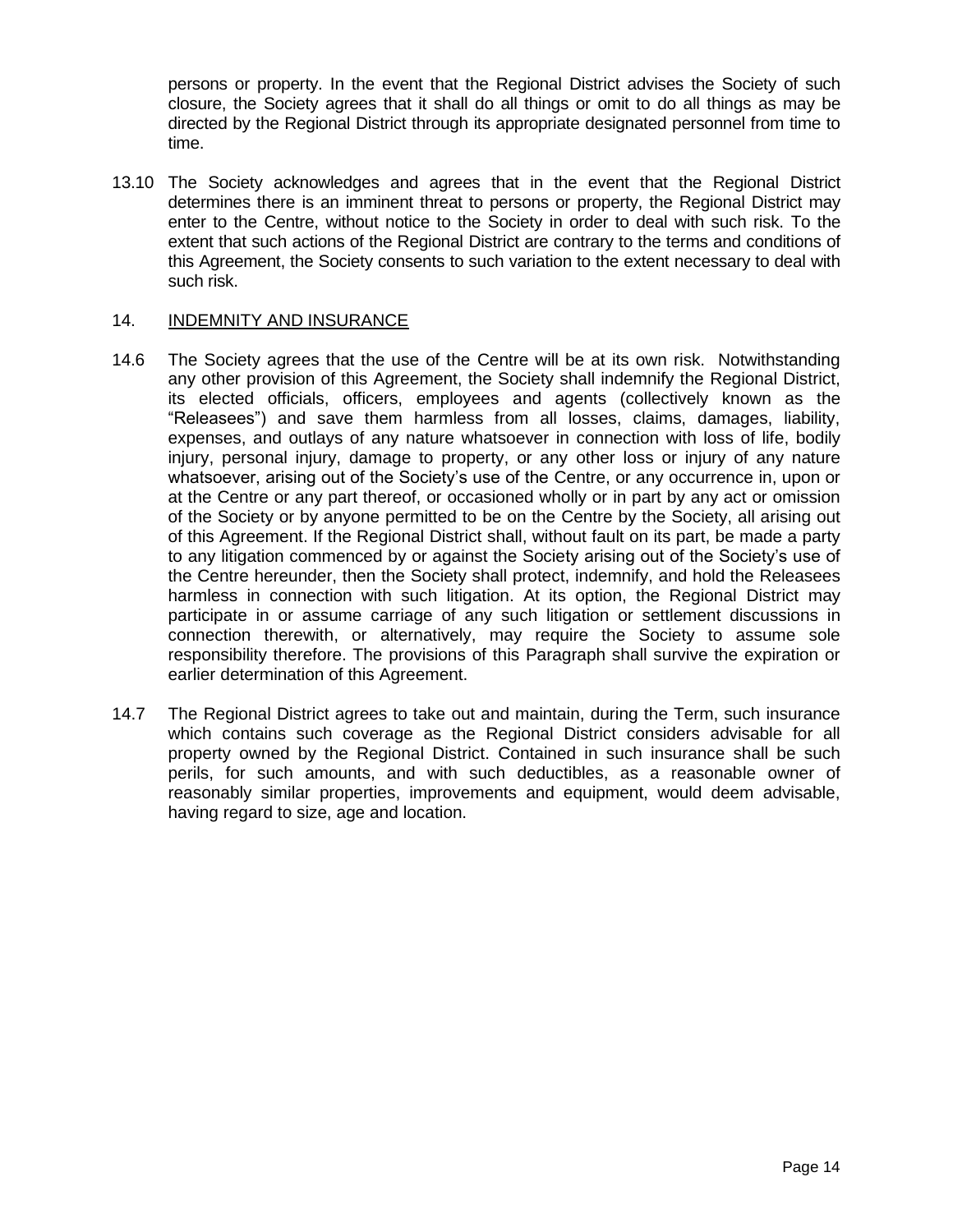- 14.8 Notwithstanding the Regional District's covenant in this Paragraph, the Society acknowledges and agrees that:
	- (a) The Society is not relieved of any liability arising out of or contributed to by its negligence or its wilful acts or omissions;
	- (b) Except to the extent specifically set out in this Agreement, no insurable interest is conferred upon the Society under any insurance policies carried by the Regional District; and
	- (c) Except to the extent specifically set out in this Agreement, the Society has no right to receive any proceeds of insurance policies carried by the Regional District.
- 14.9 The Society shall take out and maintain, during the Term, the following insurance at its sole cost:
	- (a) "All Risks" property insurance, including flood and earthquake, subject to terms, conditions, and exclusions normally found in policies carried by prudent owners of properties, improvements and equipment similar to the Society's, insuring property of every description owned by the Society including, without limiting the foregoing, leasehold and freehold improvements, while located on or in its own facilities or the Centre, in an amount not less than 90% of the full replacement cost thereof;
	- (b) Comprehensive General Liability insurance, with inclusive limits of at least \$5,000,000, and shall include the following extensions of coverages:
		- i. occurrence property damage;
		- ii. personal injury;
		- iii. contractor's and owner's protective;
		- iv. employees as insureds;
		- v. blanket contractual;
		- vi. contingent employers;
		- vii. broad form property damage; and
		- viii. non-owned automobile;

Such policy shall name the Regional District as an Additional Insured and shall contain a Cross Liability clause;

- (c) Tenants Legal Liability insurance on the standard industry "All Risks" basis in an amount no less than a minimum of \$1,000,000;
- (d) Automobile liability insurance on an owners form covering all licensed vehicles owned, leased, or operated by the Society with inclusive limits of at least \$2,000,000;
- (e) Directors and Officers insurance covering the actions and omissions of its officers and directors; and
- (f) Any other form of insurance which the Regional District, acting reasonably, requires, from time to time, in amounts and for risks which a prudent occupant would insure.
- 14.10 All policies referred to in 14.4(b) and taken out by the Society shall:
	- (a) be taken out with insurers acceptable to the Regional District;
	- (b) be in a form acceptable to the Regional District;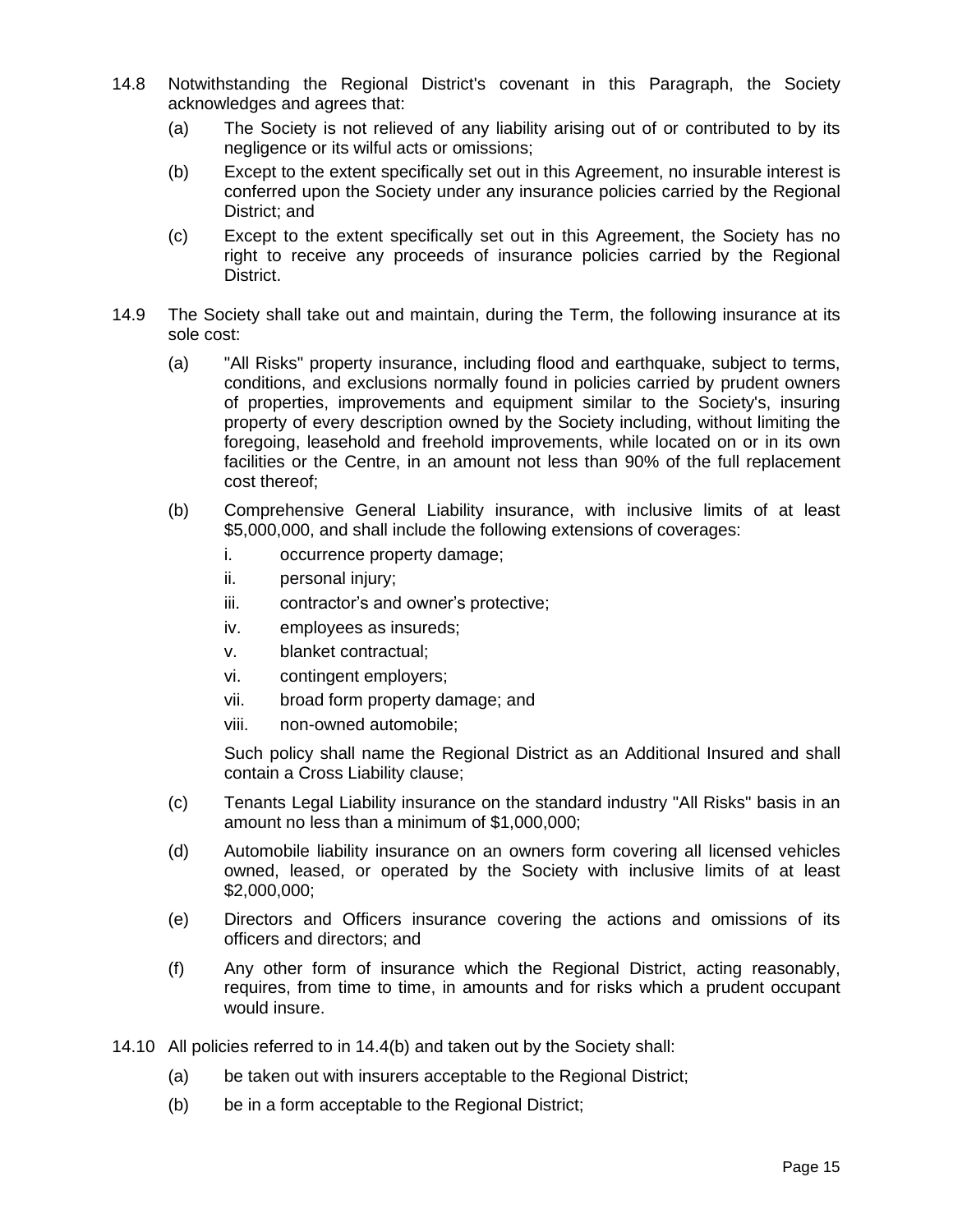- (c) be non-contributing and apply as primary and not as excess to any other insurance available to the Regional District; and
- (d) contain an undertaking by the insurers to notify the Regional District by registered mail not less than thirty (30) days prior to any material change, cancellation, termination or non-renewal of coverage.
- 14.11 Certificates of Insurance, or, at the Regional District's option, certified copies of the policies shall be delivered by the Society to the Regional District forthwith upon request. If the Society fails to take out or to keep in force any insurance referred to in this Section 14, or should such insurance not be approved by the Regional District, and should the Society not commence to diligently rectify the situation within 48 hours after being notified in writing of the deficiency in coverage or reason for non-approval, the Regional District has the right, without assuming any responsibility in connection therewith, to place such insurance at the sole cost of the Society, and all outlays by the Regional District shall be paid by the Society to the Regional District without prejudice to any other rights or remedies of the Regional District.
- 14.12 If any insurer under any insurance policy of the Society's covering any part of the Centre cancels or threatens to cancel its insurance policy, or reduces or threatens to reduce its coverages under its insurance policy by reason of the use of such facilities by the Society, or by any assignee, invitee or sub-tenant of the Society, or by any one permitted to be on such facilities by the Society, the Society shall remedy such condition within 48 hours after notice thereof by the Regional District.
- 14.13 The Regional District shall not be liable for any damage to property of the Society or others on the Centre from any cause. All property of the Society shall be at the sole risk of the Society.
- 14.14 The Regional District agrees to indemnify and save harmless the Society and its elected representatives, officers, authorized agents and employees against all liabilities, actions, damages, claims and costs, including costs of a solicitor and own client basis, arising out of or in any way connected with, and only to the extent of, the negligence of the Regional District.

# 15. RESOLUTION OF DISPUTES

- 15.6 Any problems, concerns or disputes between the Joe Rich Fire Rescue and the Society shall firstly be mediated by the Regional District Director of Engineering, the Director of Parks, the Joe Rich Fire Rescue Fire Chief and the President. In the event that a resolution is not agreed upon; the Director of Engineering, and the Director of Parks, shall forward a report to the Chief Administrative Officer of the Regional District whose decision shall be final and binding upon the parties.
- 15.7 The President and the Director shall firstly mediate problems, concerns or disputes related to this Agreement. In the event the President and the Director are unable to resolve the issue it is agreed that the issue will be referred to the Board of Directors of the Society and the Regional District Board. If the Board of Directors of the Society and the Regional District Board are unable to resolve the issue, it is agreed that the issue will be referred to arbitration pursuant to the Commercial Arbitration Act of British Columbia for a final settlement which shall be final and binding upon the parties.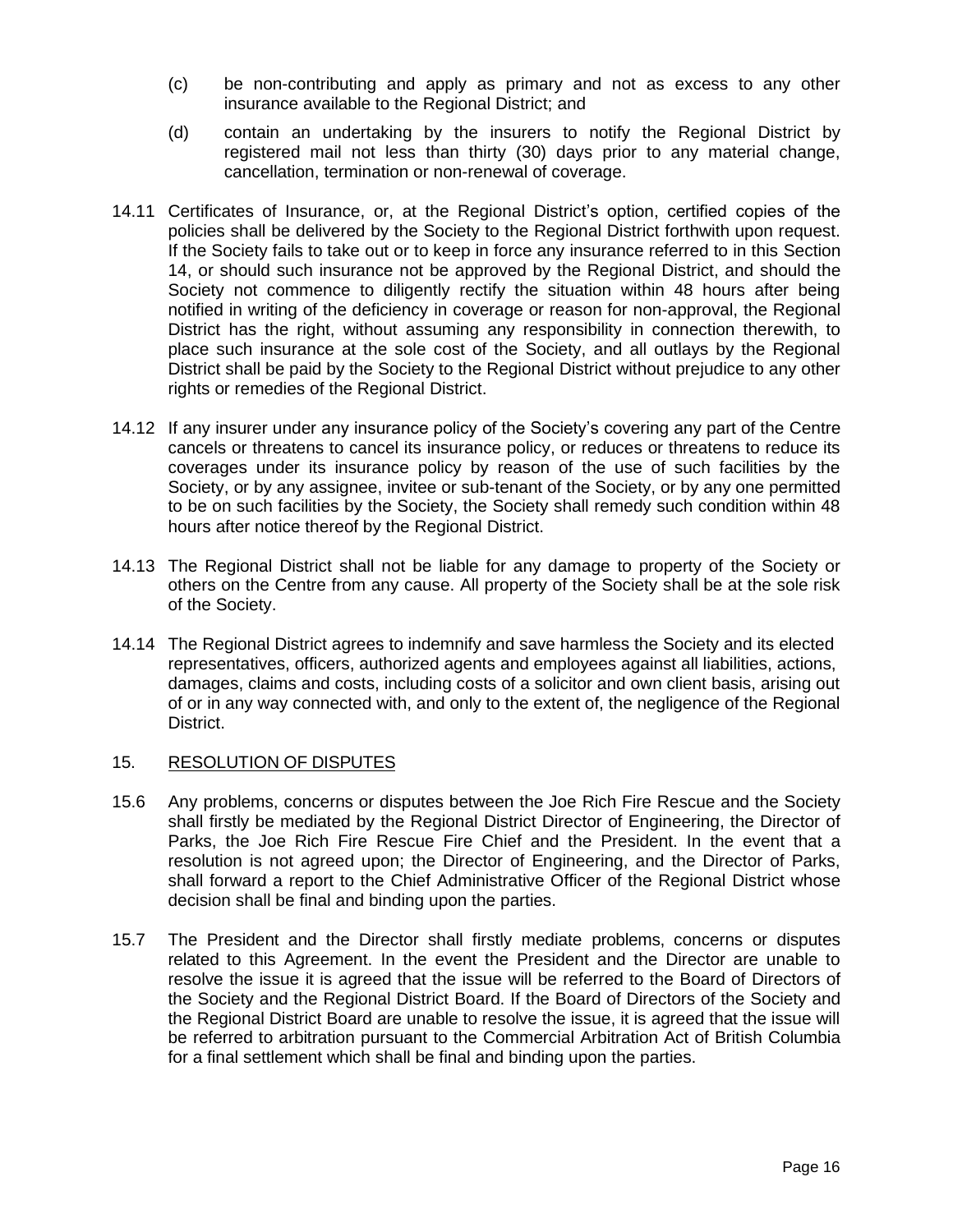#### 16. ASSIGNMENT

16.6 The Society is not permitted to assign or dispose of, in any manner whatsoever, their rights pursuant to this Agreement.

## 17. TERMINATION AND DEFAULT

- 17.1 Either party may terminate this Agreement upon providing the other party with one (1) year's written notice.
- 17.2 The occurrence of any of the following events shall be an Event of Default by the Society under this Agreement:

(a) subject only to Force Majeure, the failure of the Society to perform or observe any of its covenants or agreements in this Agreement, if such failure is not cured within fourteen (14) days of written notice from the Regional District to the Society specifying such failure; or

(b) the Society:

- (i) fails to notify the Regional District of an injury occurring in relation to the performance of the Services as set out in this Agreement;
- (ii) fails to file its annual report or annual audited financial statement pursuant to the requirements of the Societies Act;
- (iii) fails to maintain its status as a society in good standing under the Societies Act;(iv) becomes insolvent;
- (v) commits an act of bankruptcy;
- (vi) makes a general assignment for the benefit of its creditors;
- (vii) acknowledges its insolvency; or,
- (viii) a statutory trustee, provincial agent, receiver or receiver-manager is appointed in respect of any property or asset of a Party and is not discharged within fourteen (14) days.
- 17.3 Effect of Force Majeure: An event of Force Majeure shall suspend the Regional District's annual funding and monthly payment obligations identified under Section 6.1(a), to the extent such obligations are affected by, and for the duration of, such Force Majeure.
- 17.4 Upon the occurrence of an Event of Default, the Regional District may:

(a) pursue any remedy available in law or in equity, the Society acknowledging that specific performance, injunctive relief (mandatory or otherwise), or other equitable relief may be the only adequate remedy for an Event of Default;

(b) take all actions in its own name or in the name of the Society as may reasonably be required by the Regional District to cure the default, and all payments, costs, damages, and expenses incurred by the Regional District shall be payable by the Society to the Regional District on demand; or,

(c) waive the default, provided that any waiver of a particular Event of Default shall only be effective if it is in writing, signed by the Regional District, shall not operate as a waiver of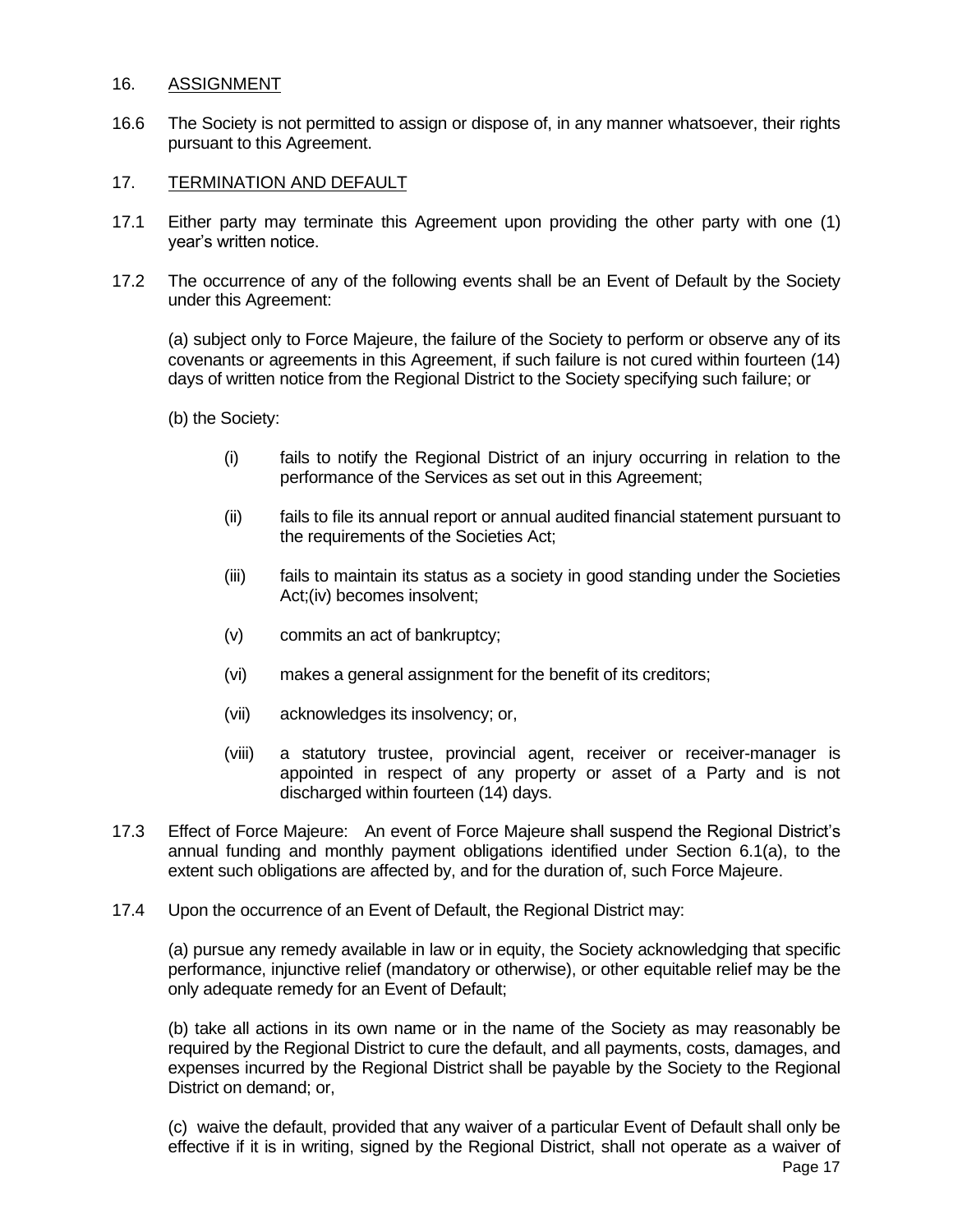any subsequent or continuing Event of Default, and shall not be binding upon, or limit the remedies available to the Regional District with respect to any other Events of Default if it has not signed such waiver with respect to such Events of Default;

provided that the rights and procedures set forth in this section 17.2 shall be concurrent with and in addition to and without prejudice to any other rights or remedies at law or in equity which a party may have in respect of an Event of Default.

## 18. COMMUNICATIONS

- 18.1 Unless otherwise expressly provided in this Agreement, any notice or other communication which may be, or is, required to be given under this Agreement must be in writing and either be delivered or sent by facsimile transmission, addressed as follows:
	- For: Joe Rich Ratepayers and Tenants Society 11481 Highway 33 East Kelowna, BC, V1P 1K1 Attention: President
	- For: Regional District of Central Okanagan 1450 KLO Road Kelowna, B.C., V1W 3Z4 Attention: Director of Parks Services

or to such other address of which notice has been given as provided in this section.

## 19. LIMIT OF RESPONSIBILITY

19.1 Whenever and to the extent that the Society or the Regional District shall be unable to fulfil, or shall be delayed or restricted in fulfilling their respective obligations regarding the supply or provision of any heating, service or utility or the doing of any work or the making of any repairs by any cause beyond its control (e.g. power outages, acts of God), the Society or the Regional District shall be relieved from its obligations with respect thereto during the period which it is unable to fulfil or is delayed or restricted in fulfilling its obligations.

#### 20. WAIVER

20.1 An alleged waiver of any breach of this Agreement is effective only if it is an express waiver in writing of this breach. A waiver of a breach of this Agreement does not operate as a waiver of any other breach of this Agreement.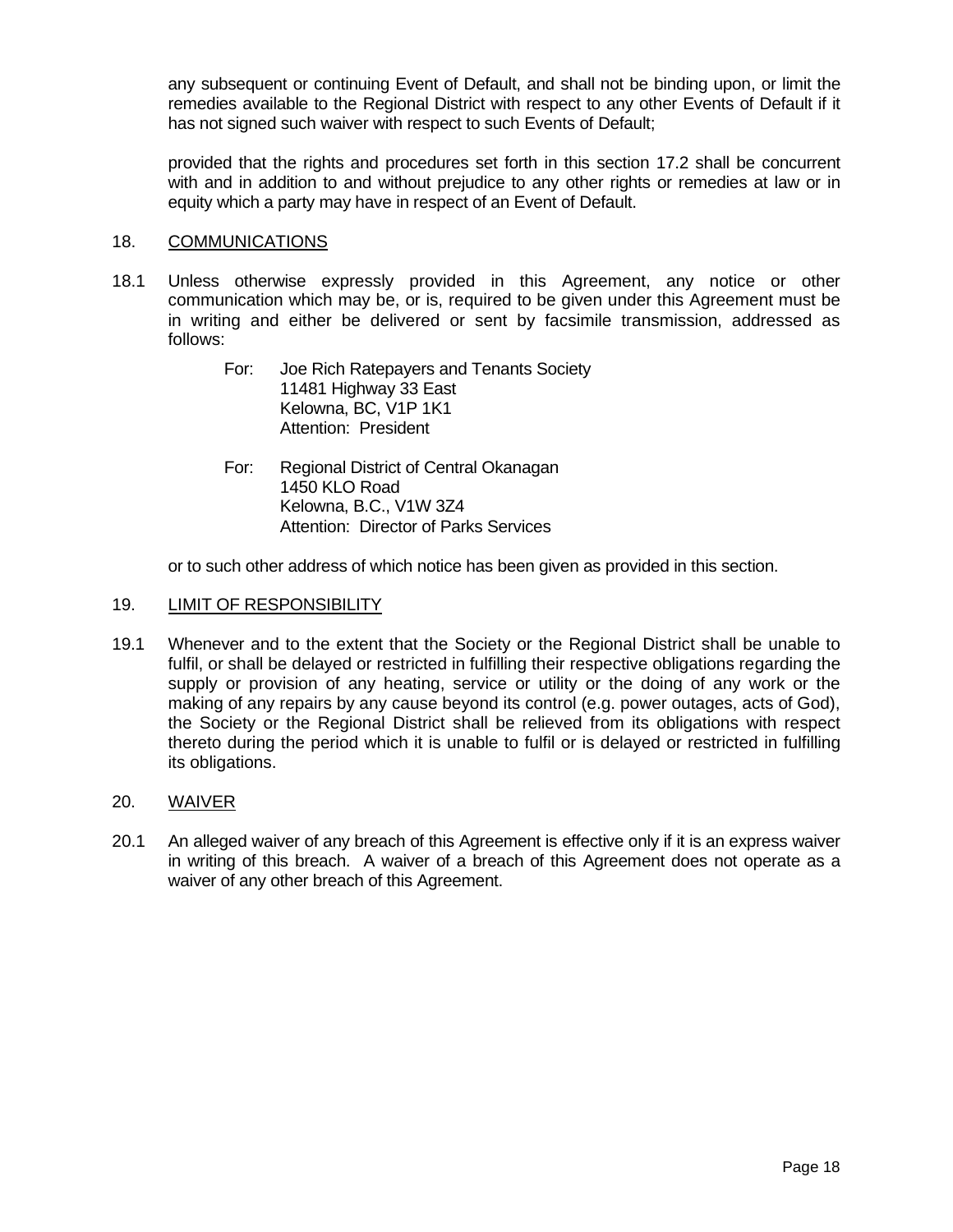#### 21. AUTHORITY

- 21.1 The Society represents and warrants that it has the authority and capacity to enter into this Agreement and perform its obligations hereunder. The Regional District represents and warrants that it has the authority and capacity to enter into this Agreement and perform its obligations hereunder.
- 21.2 Nothing in this Agreement shall constitute the parties as partners. Except as specifically provided herein, neither party shall be the agent of the other party or have any authority whatsoever to create obligations or bind the other party hereunder.

#### 22. TIME OF THE ESSENCE

22.1 The parties agree that time shall be of the essence of this Agreement.

IN WITNESS WHEREOF the parties have hereunto executed this Agreement in the presence of their duly authorized signing officers on the day and year first above written,

\_\_\_\_\_\_\_\_\_\_\_\_\_\_\_\_\_\_\_\_\_\_\_\_\_\_\_\_\_\_\_ \_\_\_\_\_\_\_\_\_\_\_\_\_\_\_\_\_\_\_\_\_\_\_\_\_\_\_

\_\_\_\_\_\_\_\_\_\_\_\_\_\_\_\_\_\_\_\_\_\_\_\_\_\_\_\_\_\_\_ \_\_\_\_\_\_\_\_\_\_\_\_\_\_\_\_\_\_\_\_\_\_\_\_\_\_\_\_

\_\_\_\_\_\_\_\_\_\_\_\_\_\_\_\_\_\_\_\_\_\_\_\_\_\_\_\_\_\_\_ \_\_\_\_\_\_\_\_\_\_\_\_\_\_\_\_\_\_\_\_\_\_\_\_\_\_\_\_

JOE RICH RATEPAYERS AND REGIONAL DISTRICT OF TENANTS SOCIETY CENTRAL OKANAGAN by its authorized signatory: by its authorized signatories:

President Chair Mark Poelzer **Gail Given** 

Clarice Bower **Brian Reardon** Brian Reardon

Vice President Chief Administrative Officer

Date **Date Date Date Date Date**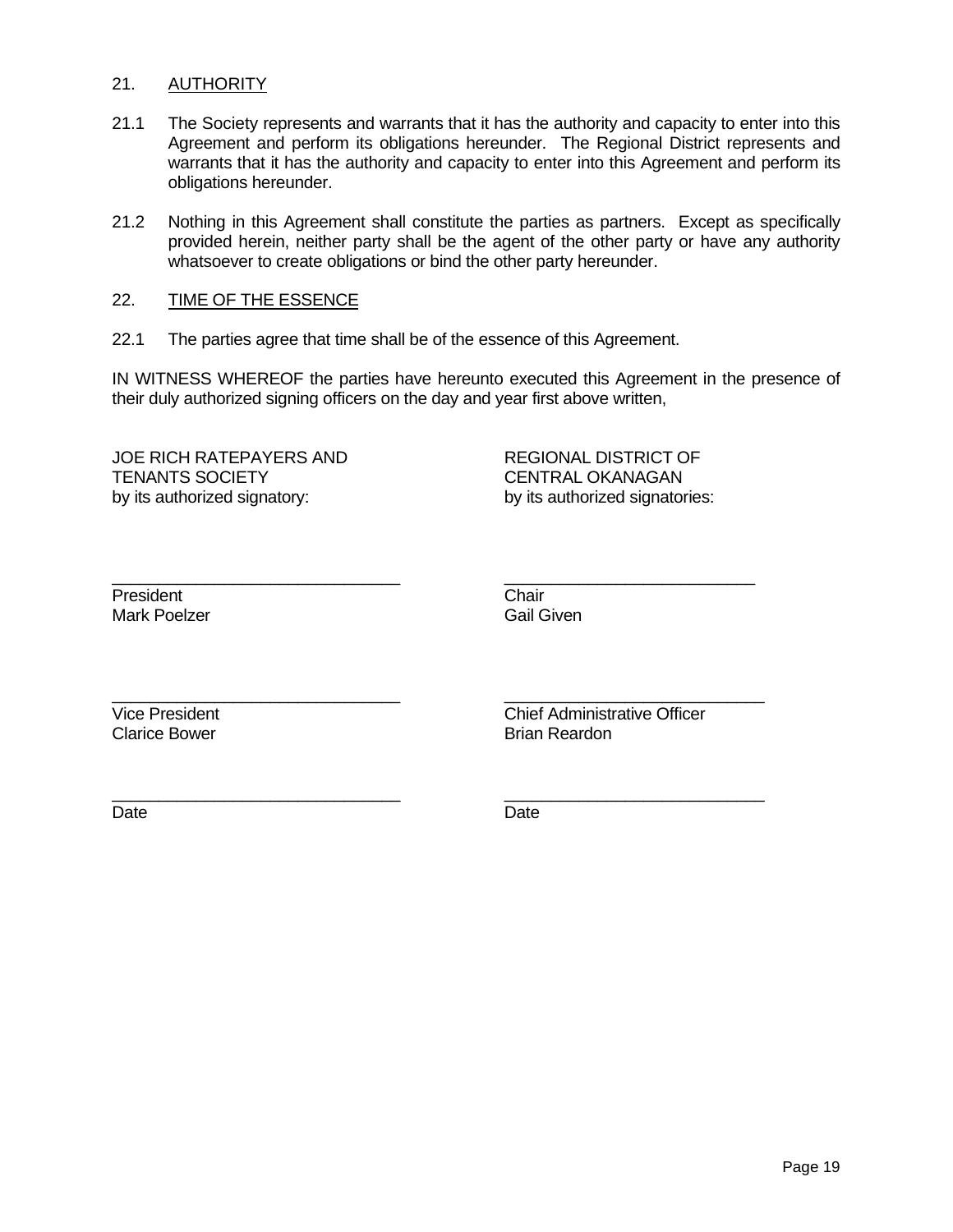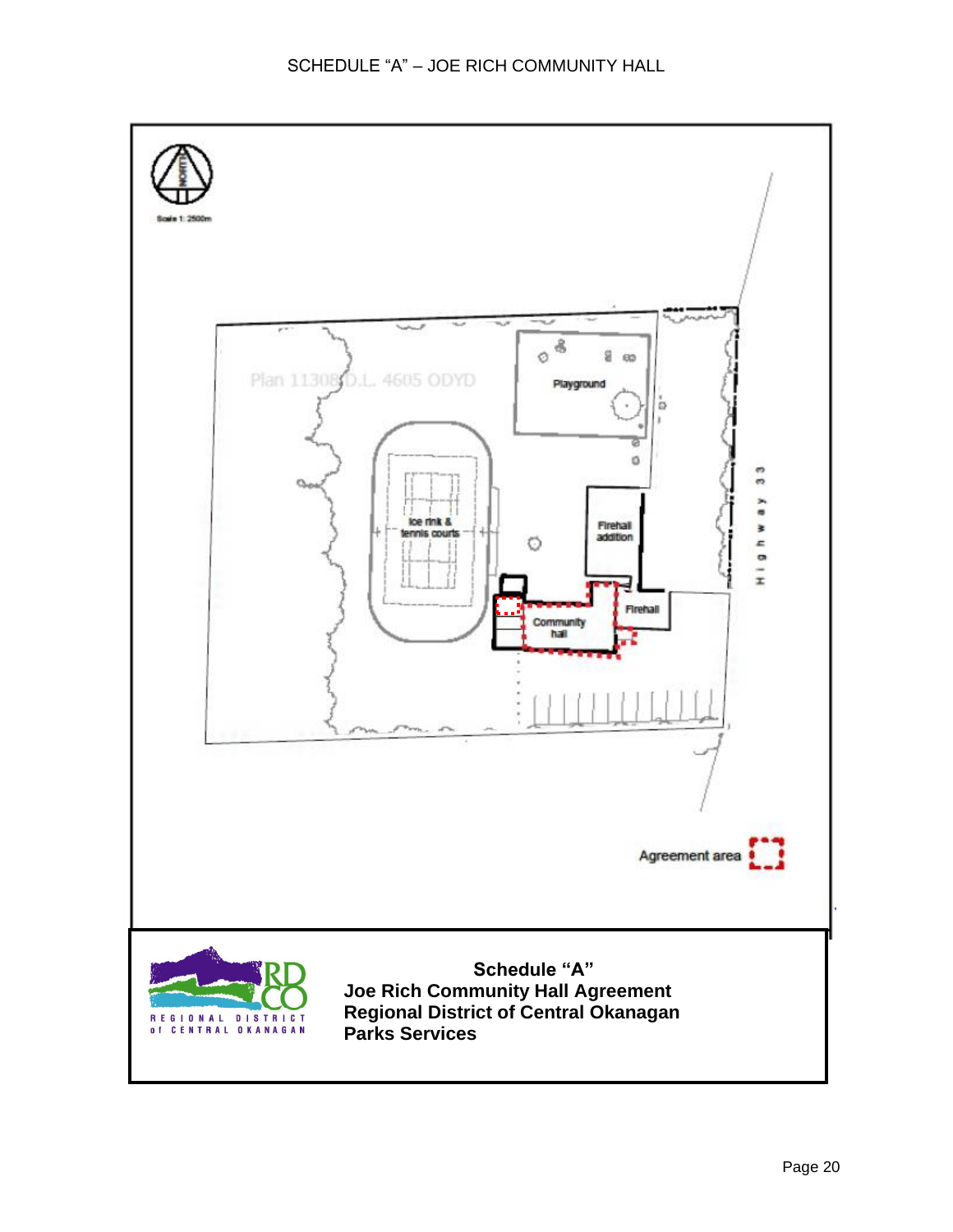# SCHEDULE "B" – OPERATING STANDARDS

## **Maintenance and Repair**

The Society will be responsible for but not limited to maintain the following:

## **Building Maintenance and Cleaning**

- Cleaning Contractor
- Cleaning Supplies
- Floor Maintenance
- Snow removal from entrance area and sidewalk
- Ensuring that all fire exits are in proper working order and clear of all obstructions, both on the interior and exterior of the doors.

## **1) GENERAL CLEANING**

#### **a) Glass**

i) To be cleaned three (3) times yearly, except in those areas subject to heavy traffic i.e. all entrances and all glass doors. These areas will require cleaning on a "when required" basis. Cleaning will include dusting and wiping of frames and sills, including cobwebs. All stains or marks on exterior building surface resulting from window washing to be removed immediately.

#### **b) Doors**

i) Refers to all doors other than glass. Doors and door frames shall be regularly spot cleaned and wiped in a method to ensure cleanliness and good appearance at all times.

#### **c) Walls**

i) Walls are to be completely cleaned twice yearly. The Society will be required to spot clean soiled areas as part of the daily routine. Washroom walls are to be thoroughly and completely cleaned weekly.

#### **d) Floor Maintenance**

- i) Maintain all floors, both resilient tile and other types in the best manner suited to the floor manufacturer's specifications. The Society will be required to carry out regular finish removal, thorough floor cleaning and replacement of finish or the protective coating with a frequency sufficient to ensure good maintenance standards.
- ii) Carpets are to be shampooed as directed.

#### **e) Garbage**

- i) The Society Contractor will be required to remove and dispose of all garbage and waste from the building and Premises.
- ii) All recyclable "blue box" materials are to be deposited into the special bins provided by the Regional District.

## **f) General Cleaning**

- i) General cleaning as required:
	- Damp mop floors and renew anti-slip finish as required; vacuum all carpets and remove spots and stains as required.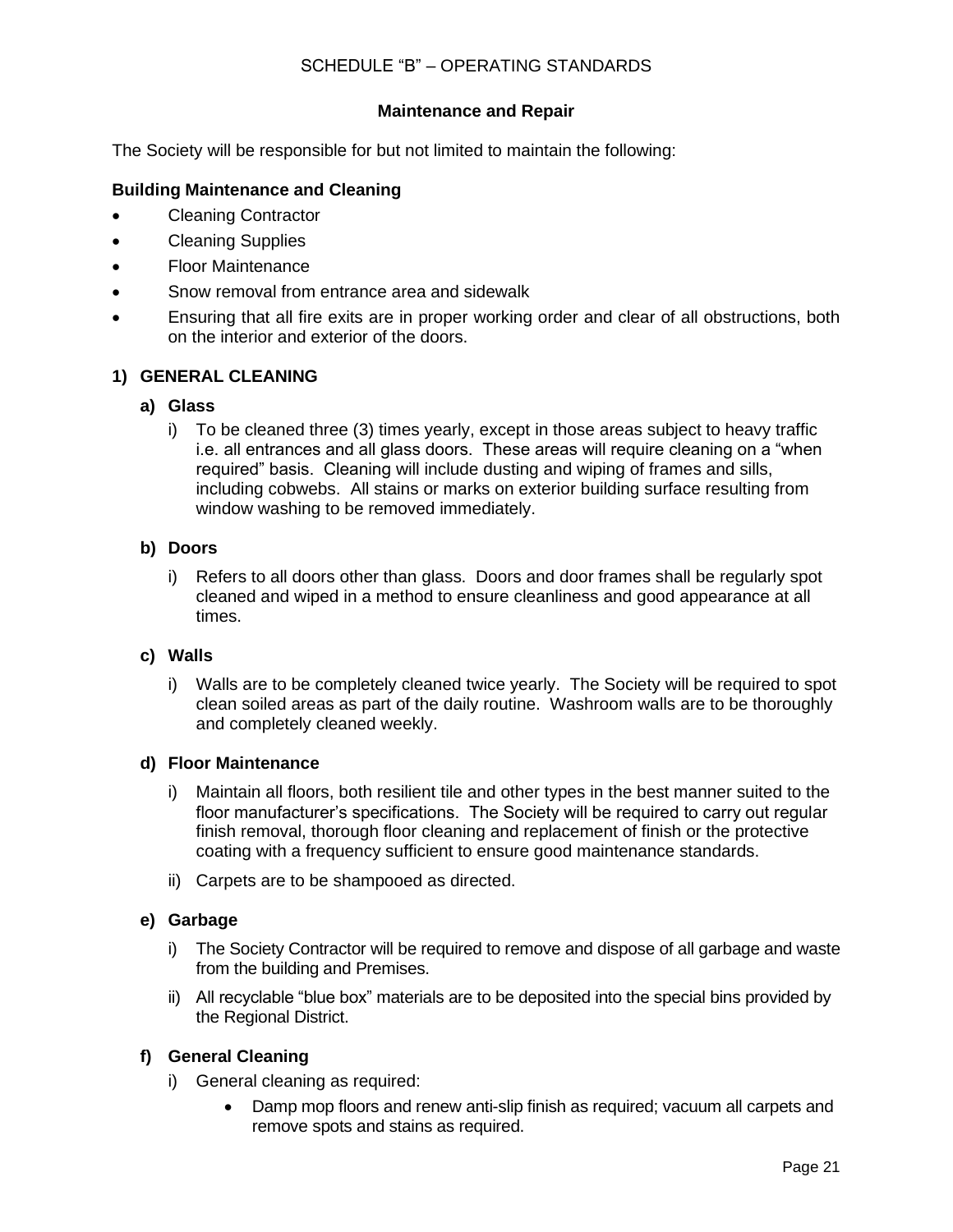# SCHEDULE "B" – OPERATING STANDARDS

- Mop or vacuum all stairs and landings.
- Empty and clean waste baskets
- Sweep outside entrances.
- Clean and disinfect toilets and urinals.
- Clean sinks and counter tops, splashboards, soap receptacles in washrooms.
- Refill paper and soap containers.
- Polish mirrors and all chrome fixtures.
- Clean drinking fountains.
- Empty and clean waste receptacles including napkin disposal bin.
- Clean all glass as necessary.
- Clean all counters.
- Dust and wipe thoroughly all furniture, fixtures, windowsills and railings including such items as lamps, telephones and penholders on top of desks.
- Resilient floors to be clean-water washed using a cleaner approved for the particular flooring.
- Protective coating to be renewed or replaced as recommended by manufacturers.
- Spot clean all walls as required.

## **g) Janitorial Rooms**

i) The Regional District will provide the Society with a locked janitor room(s) for the storage of equipment and supplies. These areas must be kept clean and tidy at all times.

#### **h) Condition of Equipment**

i) Janitorial equipment must be kept in good operating condition at all times. The appearance, cleanliness and suitability of all equipment shall be subject to the approval of the Regional District.

#### **i) Time of Work**

i) The Society will be required to perform the work at a time that does not conflict with the public use of the building

#### **j) Materials and Equipment**

- i) All MSDS (Material Safety Data Sheets) must be supplied, on hand and accessible as reference and in case of emergency.
- ii) A list of all materials to be used shall be submitted to the Manager of Parks and Facilities for prior approval before use. The Regional District encourages and requests the use of Environmentally Friendly cleaning products. Supplies shall be purchased whenever possible from suppliers who can provide local advisory service.

### **2) WORKMANSHIP**

**a)** In all cases, where new materials are being applied, or repair work is being carried out, the installation of such materials and/or any repair work shall be carried out in a good workman-like manner by qualified tradespeople and finished to standard acceptable to the Regional District Building Inspector.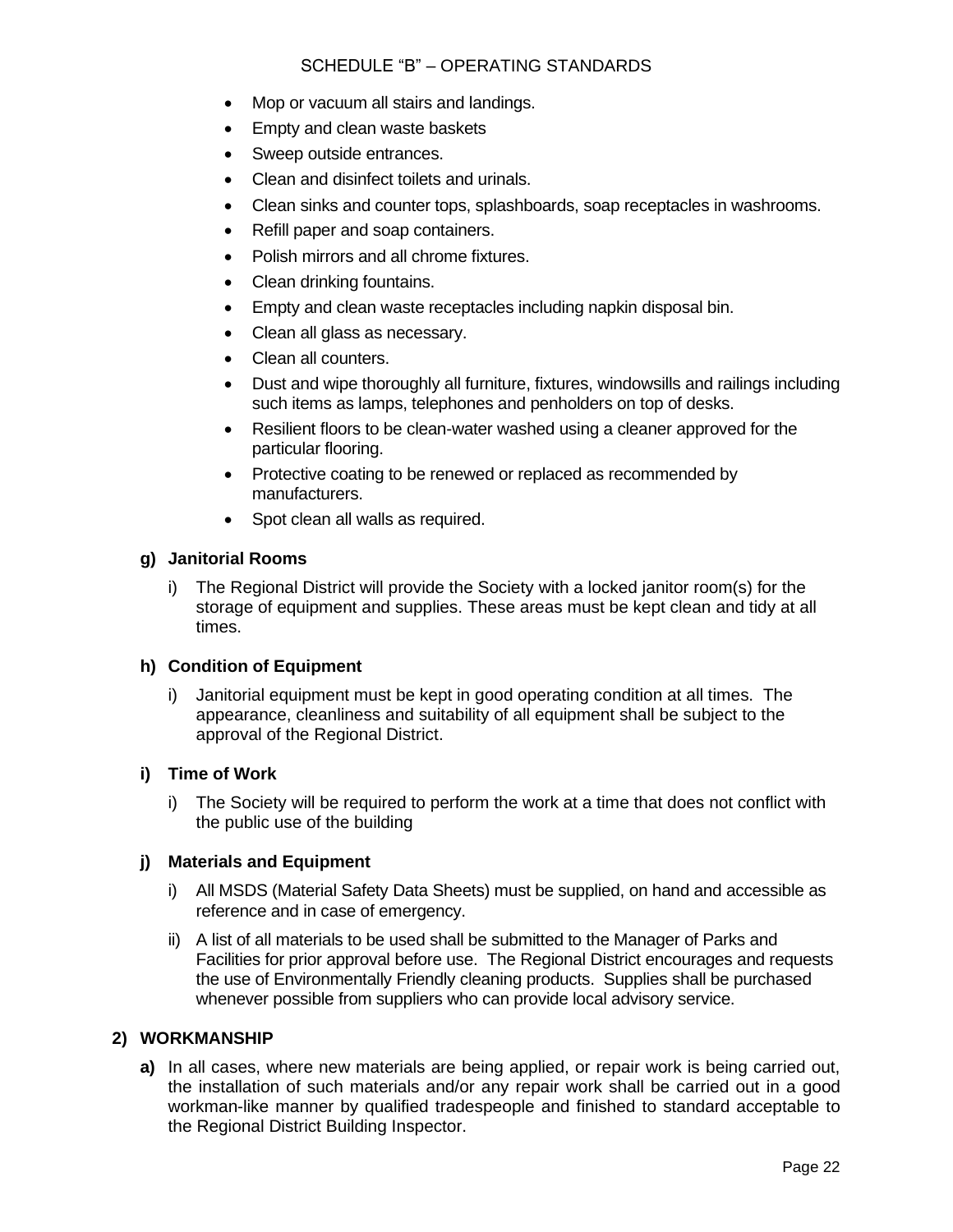#### SCHEDULE "C" – RENTAL AGREEMENTS AND REGULATIONS

Joe Rich Community Hall (the "Premises")

## **RENTAL AGREEMENT**

Joe Rich Ratepayers and Tenants Society 11481 Highway 33 East Kelowna, BC, V1P 1K1

IN ACCOUNT WITH:

Organization or individual (the "Applicant"):

| Booking date: ________________________ |               | Booking time: from __________ to ________ |  |
|----------------------------------------|---------------|-------------------------------------------|--|
|                                        |               |                                           |  |
| Number of people: __________           |               |                                           |  |
|                                        |               |                                           |  |
| License cost                           | $\frac{1}{2}$ |                                           |  |
| Damage deposit \$                      |               |                                           |  |
| Insurance                              | $\frac{1}{2}$ |                                           |  |
| Other                                  | $\frac{1}{2}$ |                                           |  |
| <b>TOTAL RECEIVED</b>                  | \$            |                                           |  |

The Applicant warrants and represents that if he/she executes this Application on behalf of a Group or Organization that the Applicant has sufficient power, authority and capacity to bind the group or organization with his/her signature.

The licensee, in consideration of being granted permission to use the Premises agrees to be bound by the Terms and Regulations attached and if the Applicant represents a Group or Organization, the Applicant agrees to inform all responsible officials associated with the Group or Organization of the Terms and Regulations and Waiver and Indemnity Clause.

\_\_\_\_\_\_\_\_\_\_\_\_\_\_\_\_\_\_\_\_\_\_\_\_\_\_\_\_\_\_\_\_\_\_\_\_\_\_\_\_\_\_\_\_ Agent of the Joe Rich Ratepayers and Tenants Society

\_\_\_\_\_\_\_\_\_\_\_\_\_\_\_\_\_\_\_\_\_\_\_\_\_\_\_\_\_\_\_\_\_\_\_\_\_\_\_\_\_\_\_\_

Applicant or Agent / Officer of the Group

Check List:

| Contract signed       | Damage Deposit received           |
|-----------------------|-----------------------------------|
| Regulations attached  | Certificate of Insurance received |
| Rent Deposit received | Liquor License received           |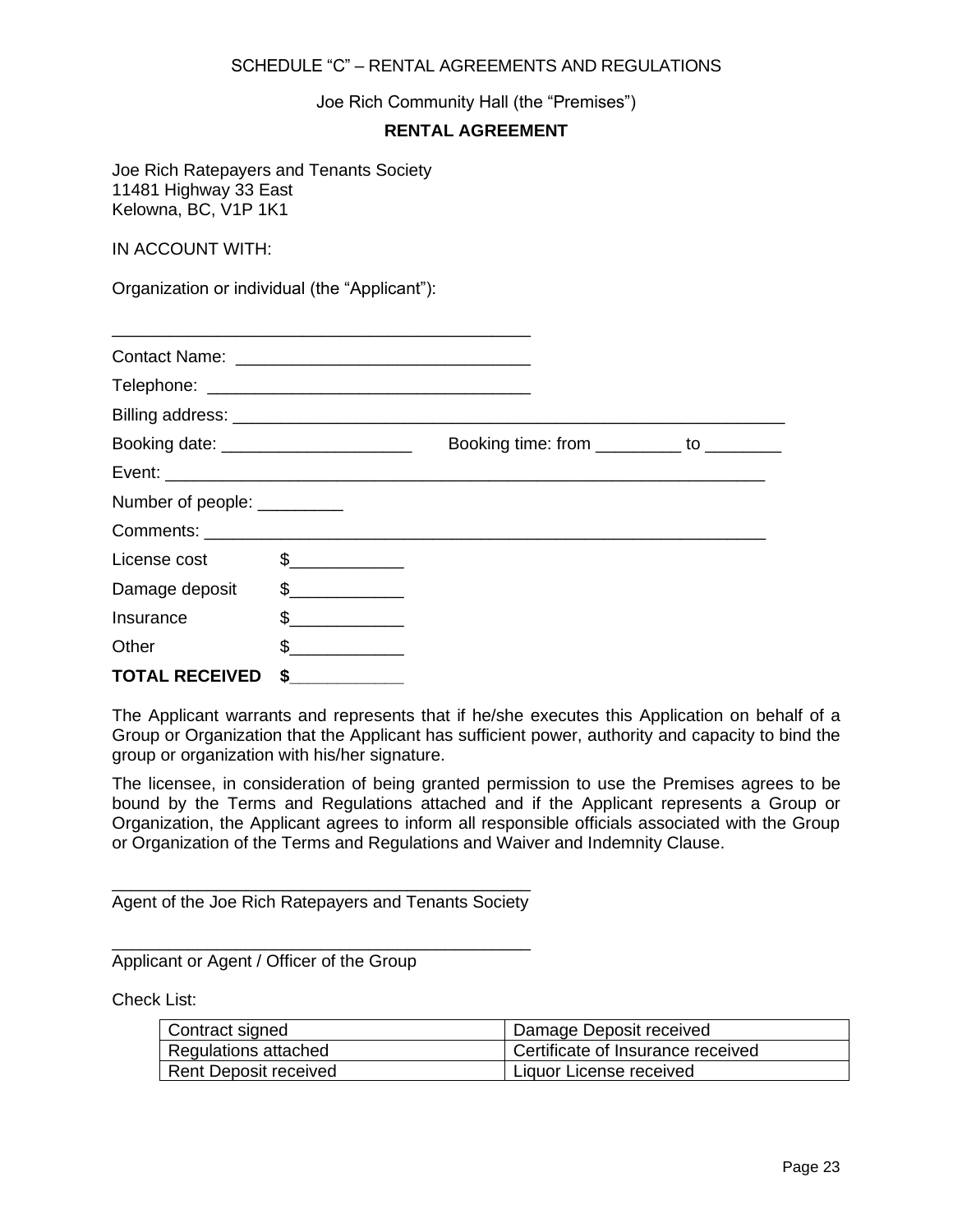#### Community Hall Regulations:

THE APPLICANT WILL be responsible for advising all attendees and will ensure that all attendees adhere to all regulations posted and/or attached hereto. Failure to adhere to said regulations can result in this rental being revoked or cancelled.

THE APPLICANT WILL provide a competent and trustworthy adult who will personally undertake to be responsible for the due observance of regulations governing the Community Hall.

THE APPLICANT WILL exercise the greatest care in use of the Community Hall and adjacent facilities.

THE APPLICANT WILL report all damage immediately to the Joe Rich Ratepayers and Tenants Society.

THE APPLICANT WILL be responsible for paying for any property damage incurred in regards to the Community Hall or adjacent facilities.

THE APPLICANT WILL use only the Community Hall as detailed in this Agreement.

THE APPLICANT WILL not permit any other Group or Organization not named on this Application to use the Community Hall without the authorization of the Society.

THE APPLICANT WILL be responsible for leaving the Community Hall clean. Failure to do so may result in a fee levied for maintenance.

THE APPLICANT WILL call the Society and cancel the license if you do not plan to use it.

THE APPLICANT WILL not permit liquor or beer on any portion of the Community Hall or adjacent facilities unless a valid liquor license is in effect.

THE APPLICANT understands and agrees that this permit may be revoked or cancelled at any time with or without cause. The Society will make every reasonable attempt to provide a minimum 48 hours' notice of a cancellation to the Applicant.

THE APPLICANT accepts and will use the Community Hall and adjacent facilities at their own risk and agrees that neither the Joe Rich Ratepayers and Tenants Society, nor the District, nor their respective officers, employees, servants, agents, heirs, successors and assigns have made any warranties or representations respecting the suitability or condition of the Community Hall, or adjacent facilities, and none of them shall be responsible for property damage or personal injury arising from the Applicant's use thereof.

THE APPLICANT further agrees that it will indemnify and save harmless the Joe Rich Ratepayers and Tenants Society, the Regional District of Central Okanagan, and their respective elected officials, officers and employees, from and against any and all claims whatsoever, including all damages, liabilities, expenses, costs incurred in respect of any such claim brought thereon arising from or in connections with the granting of this permit and the Applicant's or their invitees' use of the Community Hall or adjacent facilities.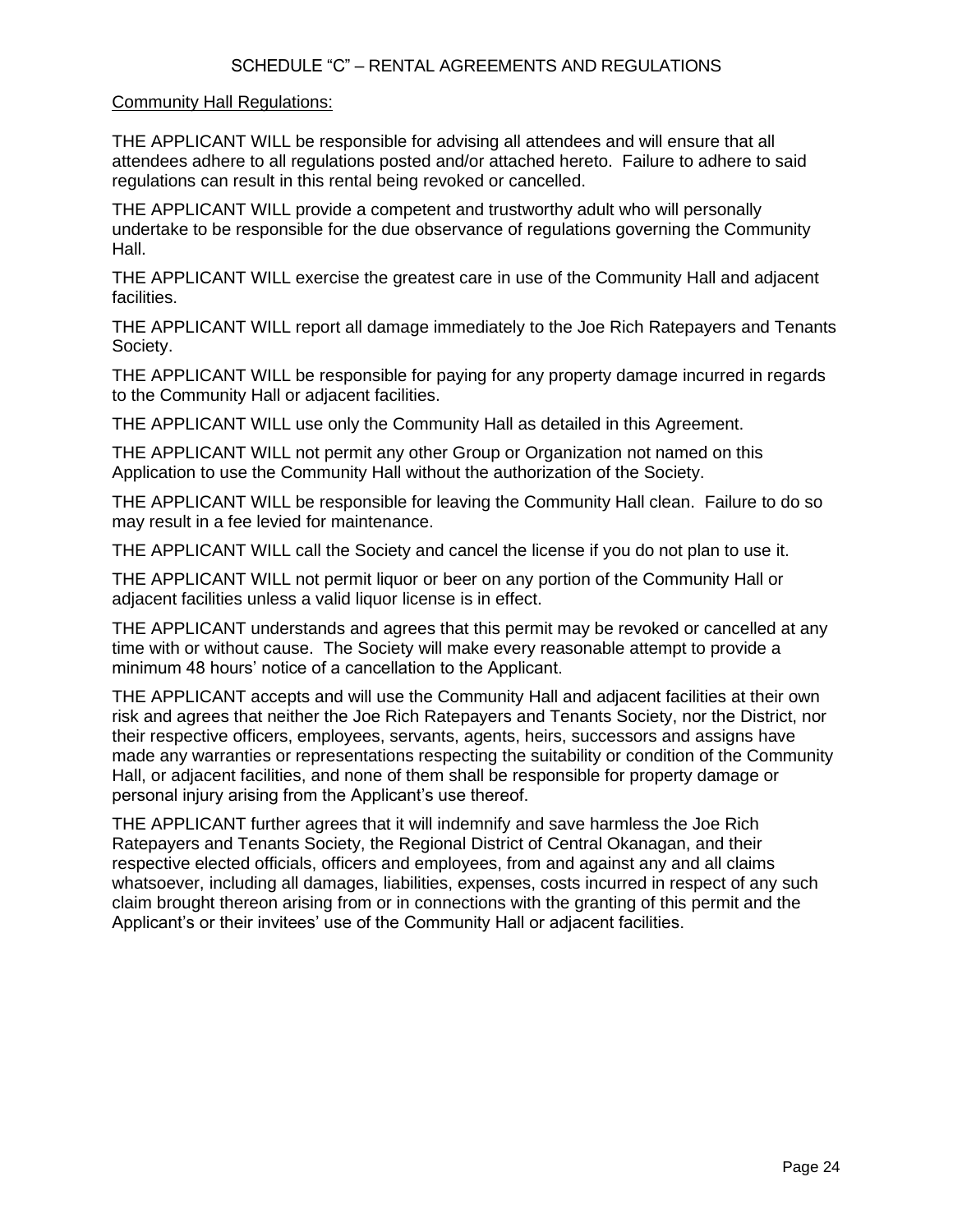# SCHEDULE "D" – PERFORMANCE MEASURES

# **Operating Measures**

Hall Use Report

Date: \_\_\_\_\_\_\_\_\_\_\_\_\_\_\_\_\_\_\_\_\_\_\_\_\_\_\_\_

Reporting Period: \_\_\_\_\_\_\_\_\_\_\_\_\_\_\_\_\_\_\_\_\_\_\_\_

| Booking Name / Event | Date | Number<br>of<br>Attendees | Hours<br>of hall<br>use | Program<br>Fee<br>Charged<br>(amount) | Rental<br>fee<br>charged<br>(Y/N) | Target<br>Demographic<br>(1, 2, 3 or 4<br>as per below) | Comments<br>vandalism) | (special | events, |
|----------------------|------|---------------------------|-------------------------|---------------------------------------|-----------------------------------|---------------------------------------------------------|------------------------|----------|---------|
|                      |      |                           |                         |                                       |                                   |                                                         |                        |          |         |
|                      |      |                           |                         |                                       |                                   |                                                         |                        |          |         |
|                      |      |                           |                         |                                       |                                   |                                                         |                        |          |         |
|                      |      |                           |                         |                                       |                                   |                                                         |                        |          |         |
|                      |      |                           |                         |                                       |                                   |                                                         |                        |          |         |
|                      |      |                           |                         |                                       |                                   |                                                         |                        |          |         |
|                      |      |                           |                         |                                       |                                   |                                                         |                        |          |         |
|                      |      |                           |                         |                                       |                                   |                                                         |                        |          |         |
|                      |      |                           |                         |                                       |                                   |                                                         |                        |          |         |
|                      |      |                           |                         |                                       |                                   |                                                         |                        |          |         |
|                      |      |                           |                         |                                       |                                   |                                                         |                        |          |         |

Target Demographic: (1) Children 0-11 (2) Youth 12-15 (3) Adult 16 + (4) Family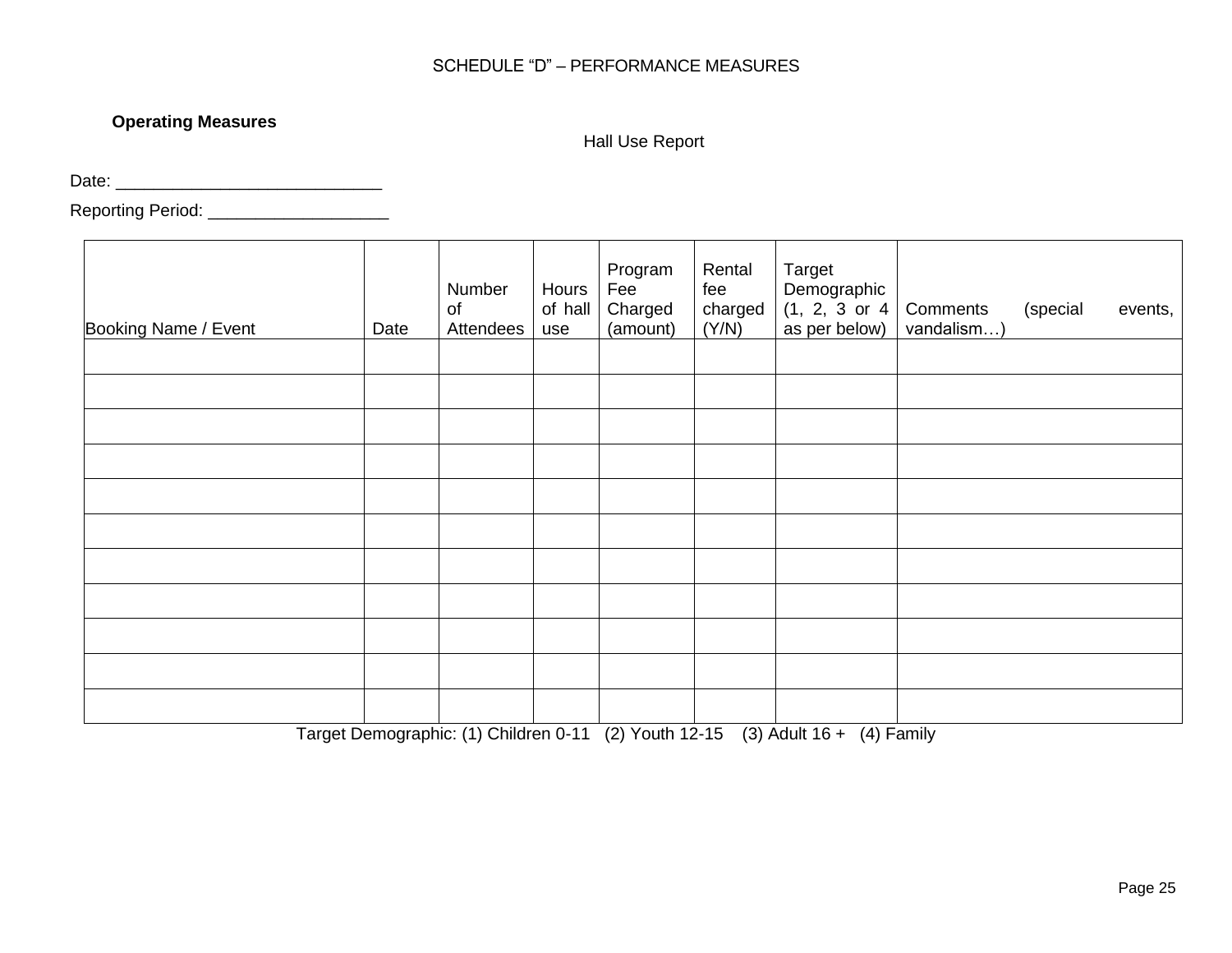# SCHEDULE "E" – PROGRAM INSTRUCTOR CONTRACT

## **PROGRAM AGREEMENT**

BETWEEN:

Joe Rich Ratepayers and Tenants Society 11481 Highway 33 East Kelowna, BC, V1P 1K1 (herein called the "SOCIETY")

AND

(herein called the "CONTRACT INSTRUCTOR")

Phone No: \_\_\_\_\_\_\_\_\_\_\_\_\_\_\_\_\_\_\_\_\_

In consideration on payment here after provided, the Society and the Contract Instructor agree to fulfill all conditions listed on this page.

#### **CONDITIONS**

- 1. The Contract Instructor shall conduct a program on the days and times in the Joe Rich Community Hall and for those purposes described in Program Information below.
- 2. The Contract Instructor shall: be present at the program location when the program is being conducted throughout the full period of time for each session; submit Contracted Hours of Work (CHOW) record or invoice for services; and when requested by the Recreation Coordinator complete participant and instructor evaluation forms.
- 3. All Contract Instructors working with children or vulnerable populations, are required to obtain a Criminal Record check and if applicable bear costs associated with this procedure.
- 4. A substitute instructor may be used with the prior approval of the Recreation Coordinator.
- 5. Liability coverage for Contract Instructors is provided through the Society's liability policy. The Society/ Insurer have the right to file an alternate suit against the Contract Instructor if gross negligence is alleged. The Contract Instructor must report any injury they sustain while instructing and/or supervising the program immediately.
- 6. The Society reserves the right to:
	- 6.1 Alter or change the space or time allotted.
	- 6.2 Set a minimum of the number of participants required for the program and cancel program(s) should the minimum number not be reached 48 hrs prior to the start of the program(s) or cancel program(s) for any reasonable or just cause in the opinion of the Society with no compensation to instructor.
	- 6.3 Judge whether or not the program is being conducted as identified in Program Information.
	- 6.4 Alter program(s) for any reasonable or just cause in the opinion of the Society.
- 7. The Society requires 7 days notice from the Contract Instructor to cancel this contract.
- 8. The Society reserves the right to cancel this contract with 7 days notice for any reasonable or just cause in the opinion of the Society.
- 9 The Society and/or Contract Instructor shall collect and account for fees according to the established accounting procedures adopted by the Society.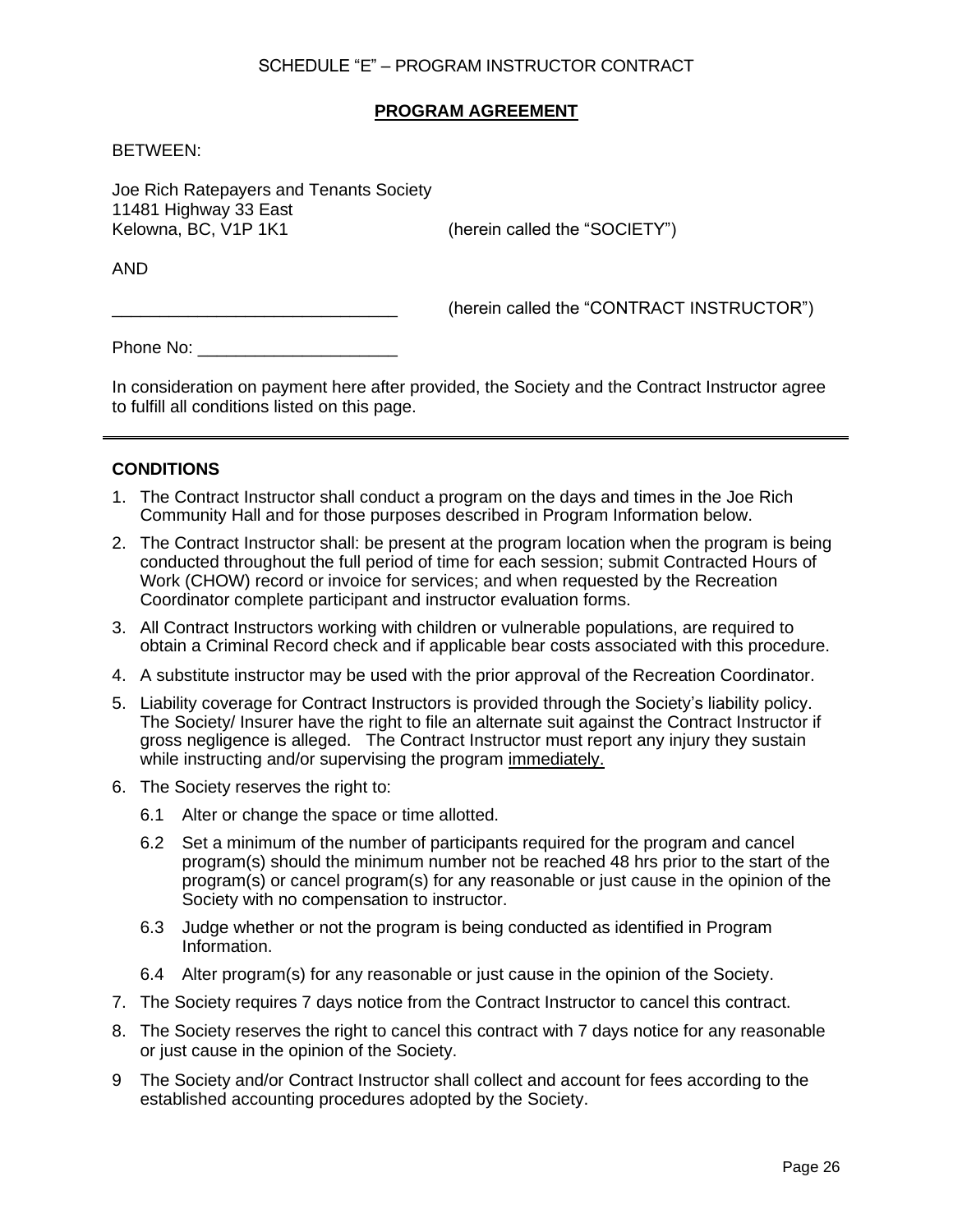# SCHEDULE "E" – PROGRAM INSTRUCTOR CONTRACT

| <b>PROGRAM INFORMATION</b>                                  |                                 |  |  |  |  |
|-------------------------------------------------------------|---------------------------------|--|--|--|--|
|                                                             |                                 |  |  |  |  |
|                                                             |                                 |  |  |  |  |
| Program Name:                                               | Location:                       |  |  |  |  |
| Days & Times:                                               |                                 |  |  |  |  |
| <b>Course Mins:</b>                                         | Max:                            |  |  |  |  |
| <b>Start Date:</b>                                          | End Date:                       |  |  |  |  |
| Total # of Classes:                                         |                                 |  |  |  |  |
| <b>Special Conditions:</b>                                  |                                 |  |  |  |  |
|                                                             |                                 |  |  |  |  |
| Hourly Rate: \$                                             | Total Billable Hours per class: |  |  |  |  |
|                                                             |                                 |  |  |  |  |
| subject to the conditions outlined herein.                  |                                 |  |  |  |  |
| By signing, I acknowledge I agree to the terms noted above. |                                 |  |  |  |  |
|                                                             |                                 |  |  |  |  |
|                                                             |                                 |  |  |  |  |
| <b>Society Director</b>                                     | <b>Date</b>                     |  |  |  |  |
|                                                             |                                 |  |  |  |  |
| <b>Contract Instructor</b>                                  | <b>Date</b>                     |  |  |  |  |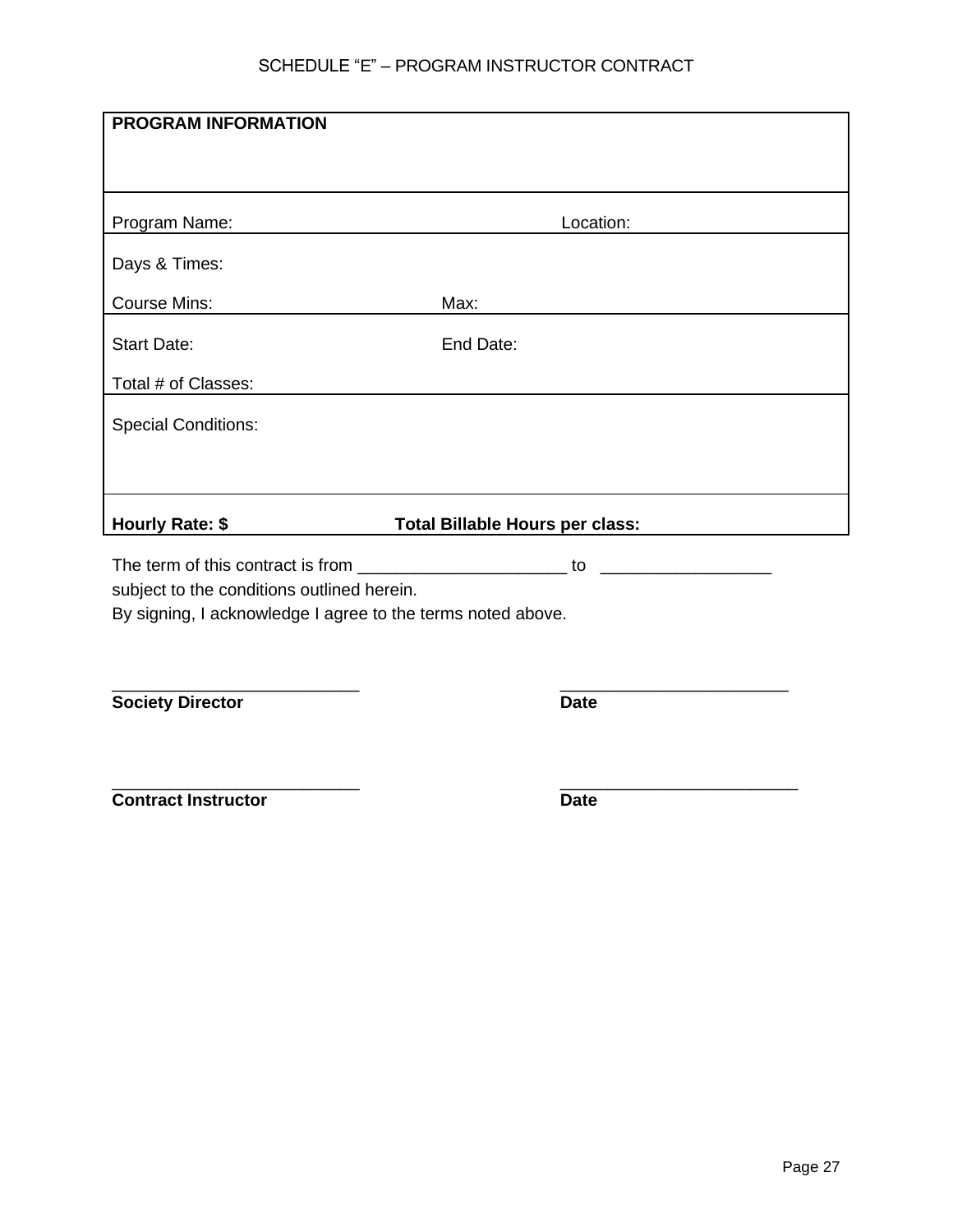# SCHEDULE "F" – ELECTRONIC SIGNs OERATING PROECEDURES (Joe Rich Community Hall and Highway 33 / Goudie Road Intersection)

The electronic signs located at the Joe Rich Community Hall entrance at Highway 33 and at the intersection of Goudie Road / Highway 33 are the primary outdoor means to advertise Joe Rich Community Hall Recreation Programming events. Updates tothe sign are managed by the Joe Rich Ratepayers and Tenants Society (Society) in concert with staff from the Regional District of Central Okanagan (District) Parks Department.

# **Definitions**

- Community Event any event which occurs within the Joe Rich Community Hall service area that is of general interest to all residents,
- Message means the content that is displayed on the electronic signs at the Joe Rich Community Hall entrance off Highway 33 and at the intersection of Goudie Road / Highway 33,
- District means the Regional District of Central Okanagan
- Electronic Sign(s) means the Electronic Sign located at the Joe Rich Community Hall entrance off Highway 33 and at the intersection of Goudie Road / Highway 33.

## **Procedures**

What can be displayed on the electronic signs?

- Information and messages about Joe Rich Community Hall community events, social, recreational and sports activities identified in community notices published by the Society or by the District.
- Information and messages about Society sponsored programs.
- Notices of Society General Meetings.
- Information and messages about activities/programs of non-commercial and nonprofit/charitable organizations who are regular renters (minimum of six consecutive months) of the Joe Rich Community Hall (i.e. outside organizations who have made the Joe Rich Community Hall their home).
- Information and messages about non-commercial renters such as family reunions or weddings.
- Public service announcements and messages not directly related to the Joe Rich Community Hall operating and recreation programming agreement but considered of vital importance to the Society membership.

What will **not** be displayed on the electronic signs?

- Joe Rich Volunteer Fire Department fire services related messages can not be displayed on the electronic sign located at the entrance to the Joe Rich Community Hall as a result of funding restrictions associated with the UBCM Community Works Fund grant program that supported the purchase and installation of this electronic sign
- Inappropriate pictures.

In case of ambiguity, the final decision as to what will or will not be advertised on the electronic signrests with the Director of the RDCO Parks Services Department or their appointed representative.